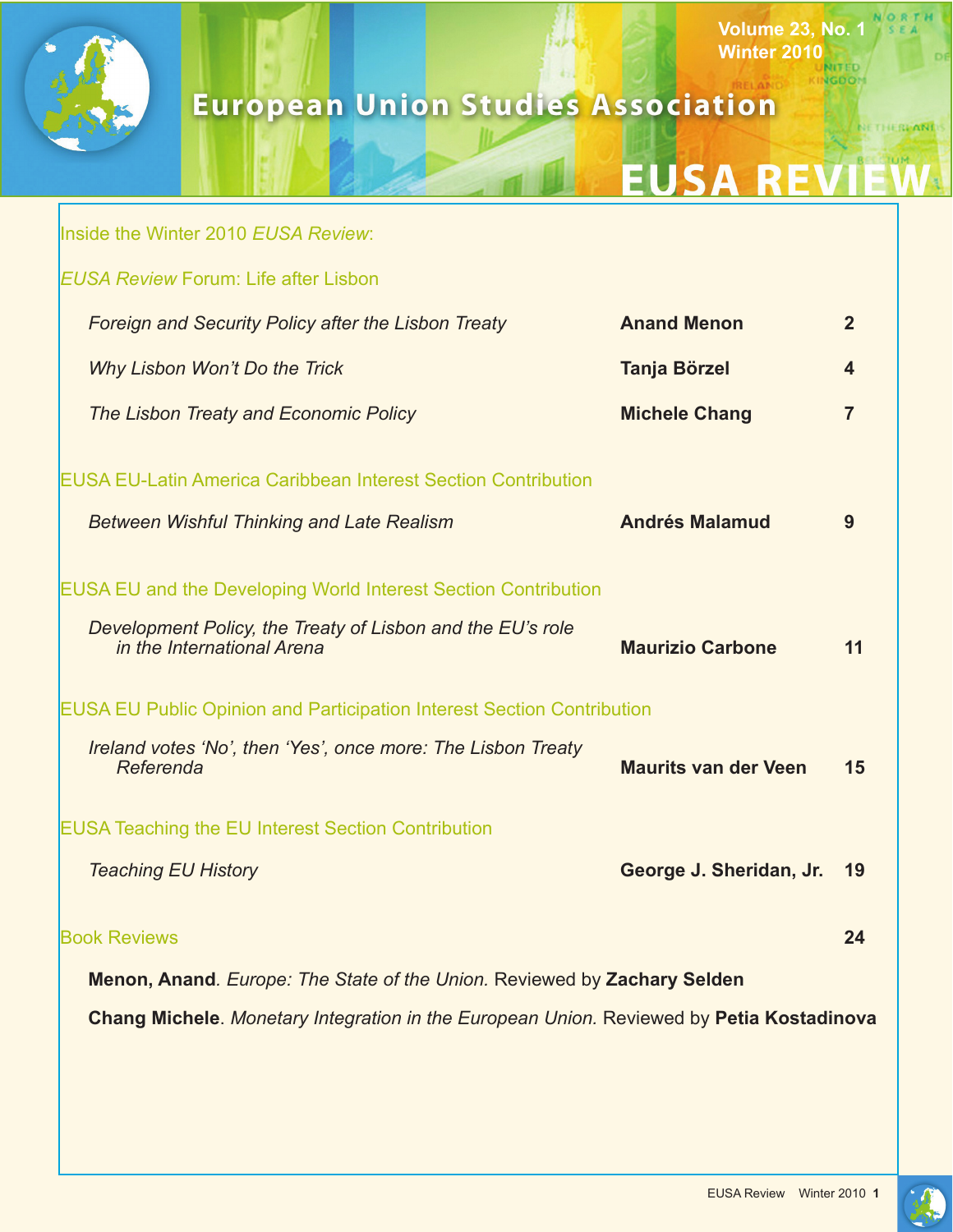#### LIFE AFTER LISBON

# **Foreign and Security Policy after the Lisbon** *Anand Menon*

Much of the soul searching that accompanied the ratification the Lisbon treaty was based on concerns regarding the possible negative consequences of a failure to ratify, rather than any great expectations as to what a Lisbon-equipped EU would be capable of. However the one area in which observers believed the new treaty could provide substantive improvements was foreign and security policy. From the Laeken declaration of December 2001 to the ratification of the resultant treaty in the summer of 2009, member states had devoted much time and energy to securing the passage of a document intended to improve the institutional system of the Union. External relations were the object of particular attention: twenty five of the sixty two amendments the treaty makes to the Treaty on European Union pertain to its provisions on CFSP and ESDP.

Following ratification, the treaty has continued to generate high expectations. Whilst Assistant Secretary of State Philip Gordon declared that it 'marks a milestone for Europe and for its role in the world,'1 the Brussels CEO of PR firm Hill and Knowlton declared it would make the EU 'a real entity on the global stage.'2 Meanwhile, Elmar Brok, prominent member of the European Parliament's Foreign Affairs Committee, voiced his certainty that Lisbon would allow Europe to 'speak with one voice'.3

As striking as the hyperbole surrounding the treaty was the profound sense of disillusionment that greeted the announcement that Herman Von Rumpuy and Catherine Ashton had been chosen as inaugural holders of the newly created posts of Chair of the European Council and High Representative of the Union for Foreign Affairs and Security Policy respectively. Carl Bildt (himself a putative candidate for the latter position) spoke of 'a historic missed opportunity;' Giscard d'Estaing bemoaned the Union's 'limited ambition' whilst Simon Hix complained at its apparent desire to become a 'supersize Switzerland.'4 Die Welt even coined a new term – Selbstverzwergung – to describe the Union's apparent lack of international ambition.

Yet it would be wrong to assume that a failure of the Treaty to deliver what many clearly feels it should can be put down merely to these two unfortunates. For one thing, member states themselves have displayed a breathtaking willingness to undermine the provisions of the treaty they themselves signed.<sup>5</sup> Lisbon notwithstanding, Carl Bildt chaired the first meeting of the new Foreign Affairs Council – a job which should have fallen to Baroness Ashton. The Spanish Government has done nothing to dispel rumours that it will act in the same way. Meanwhile. The French Government has called an ad hoc meeting of certain select Foreign Ministers from the Union for the Mediterranean – from France, Spain and Egypt – in an attempt to set up a Secretariat General for the institution, thereby preempting any action by the new, post-Lisbon EU Foreign Policy authorities.<sup>6</sup>

Perhaps most worryingly, there is little sign that national capitals will focus on effectiveness when implementing the treaty. Early debates over the new External Action Service reveal the way in which considerations of narrow national self interest will triumph over notions such as merit or efficiency. The larger member states have begun to argue forcibly that their officials should occupy key posts and make up the bulk of the new service; simultaneously, their smaller partners have expressed their disgruntlement at what they already perceive to be their marginalization in the foreign policy field. Estonian President Toomas Ilves pointed to the massive under-representation of new member states in the EU's existing diplomatic service (only one of the one hundred and fifty eight EU Embassies is headed by a diplomat from new member state).<sup>7</sup> A heated fracas over who gets what is sure to mark the birth of this potentially crucial new institution.

Perhaps such tussles were to be expected. Yet even once they are resolved, there is little reason to suppose the EU, armed with its new institutions, will prove a more coherent and effective actor in world politics. Take the two new posts discussed above. The Permanent Chair of the European Council will have a role in external relations, with Van Rompuy 'at his level and in that capacity' tasked with ensuring the external representation of the Union on issues related to CFSP. Baroness Ashton is charged with implementing these policies.

Yet who seriously believes that the member states will tolerate being sidelined on sensitive or high profile foreign policy issues? Had the Russian invasion of Georgia taken place under the new treaty arrangements, would President Sarkozy (who effectively ignored Javier Solana during his shuttle diplomacy) really have taken a back seat? In the unlikely event that he would, could either Van Rumpuy or Ashton have done what the French President did in riding roughshod over the objections of Estonia, Latvia,

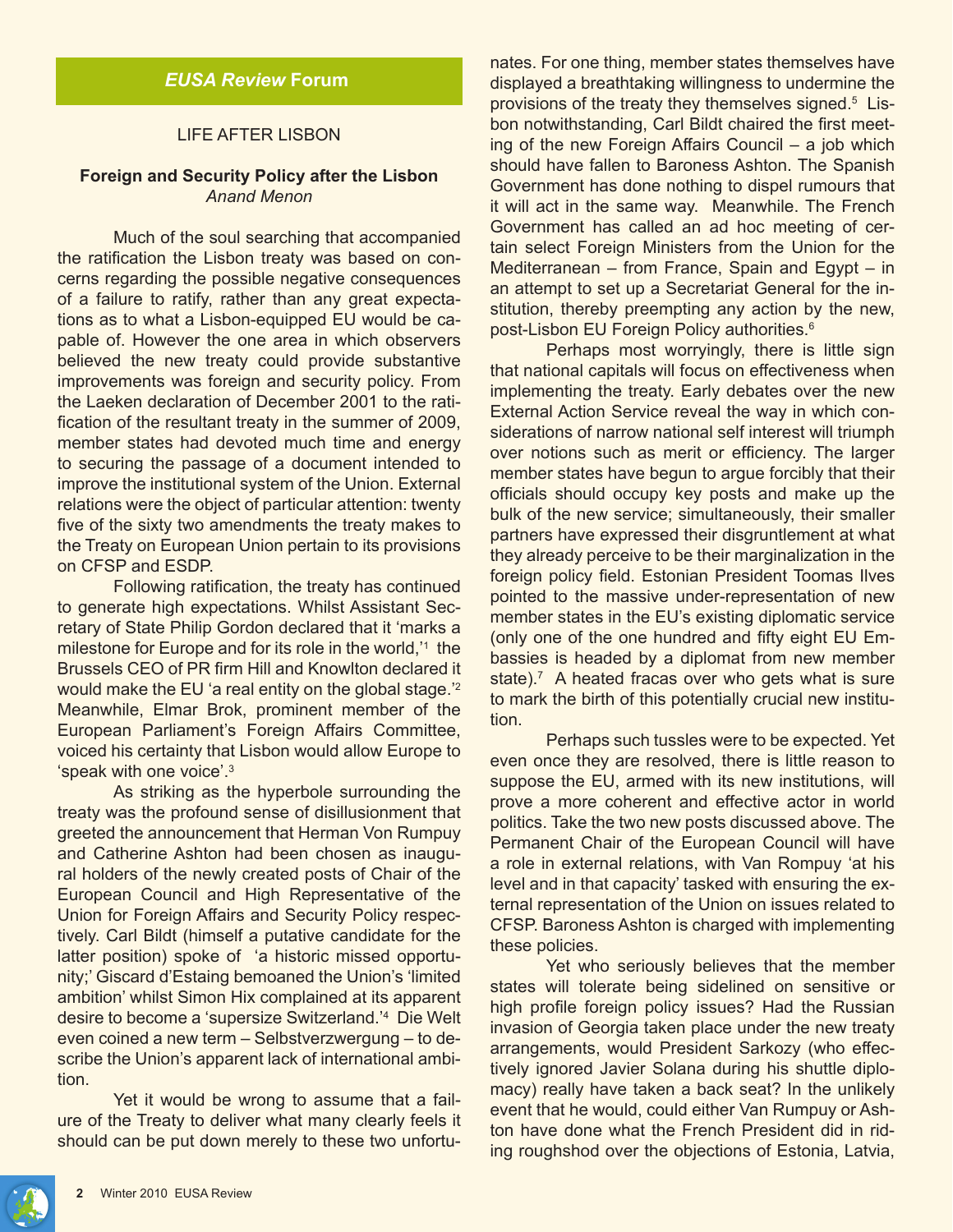Lithuania and Poland - all of whom disapproved of his willingness to sign up to a ceasefire agreement which did not mention the inviolability of Georgian territorial integrity?

Even if member states really were prepared to allow others to represent them, the question remains as to who they would trust to do so. The rationale behind the creation of the post of High Representative was that it would serve as a bridge between the Council and the Commission. It is difficult to see how one individual could be expected to do this, given the internecine feuding that has characterized relations between the two institutions on matters of foreign and security policy. All the more so given that she will not have free rein. For all that the Chair of the European Council is meant to perform his representative functions 'without prejudice' to the powers of the High Representative, this still leaves significant scope for friction given the role of the latter in 'conducting' the CFSP. Early unease in national capitals about Ms Ashton's decision to maintain her office in the Berlaymont illustrate all too clearly the danger that member states might not fully trust a Commissioner to represent them on matters of Foreign and Security policy.<sup>8</sup>

And should they come to do so, this will have implications for the Commission itself. For one thing, any individual too closely associated with the member states might struggle to exert authority within that institution. Ashton will need good working relations with her colleagues because her effectiveness will depend in part on her ability to collaborate with those members of the College either directly (Development Policy, Enlargement and Neighbourhood Policy, Trade and Overseas Aid) or indirectly (Energy, Climate, Justice and Home Affairs), involved in shaping the Commission's policies towards the outside world.

More broadly, member states do not seem to have considered the implications for the delicate balance between EU institutions of placing of a Council representative within the College. It will be interesting to see the text of the oath of office taken by Commissioners under the second Barroso Commission. Members of the first solemnly undertook 'to be completely independent in the performance of [their] duties, in the general interest of the Communities; in the performance of these duties, neither to seek nor to take instructions from any government or from any other body.' Could Baroness Ashton really make such a pronouncement without keeping her fingers firmly crossed? What then of the sacred principle of Commission independence?

Apart from the organizational headaches that await her, there is also the question of how, practically, Ms Ashton will manage her various responsibilities.

Javier Solana earned a reputation as something of a globetrotting firefighter, clocking up an estimated 2.6 million air miles during his tenure. It will be interesting to see what gives as Ashton tries to combine this function with her various other duties such as chairing the Foreign Affairs Committee, attending meetings of the College, and chairing meetings of ministers on trade and development policies.

The picture is hardly more promising when it comes to security and defence. In the kind of leap of faith common amongst EU treaty writers, ESDP will become the Common Security and Defence Policy (CSDP) under Lisbon. Certain elements of the treaty merely incorporate into law what were already established practices. Thus, it institutionalizes the 'implementation of a mission' by a group of states so entrusted by the Council on behalf of the Union as a whole - a procedure that has already characterized several ESDP missions. Similarly, the European Defence Agency, created in July 2004, is now mentioned in the treaties for the first time.

More substantively, the treaty removes the block on enhanced cooperation being used for matters with defence or military implications.<sup>9</sup> It also includes a provision for 'Permanent Structured Cooperation', open to all states that fulfill certain requirements in terms of capabilities. So far, so good. Yet, for all the hopes elicited by the creation of the European Defence Agency, it is hard to see how this institution can reasonably be expected to impose stringent conditions on member states wishing to participate in such schemes. Certainly, it is charged with contributing to the 'regular assessment of participating Member States' contributions with regard to capabilities,' and particularly so with regard to entry requirements for Permanent Structured Cooperation. Yet even leaving aside chronic problems of measurement, and the lack of comparable data on national defence spending,<sup>10</sup> it is hard to see how any EU institution, particularly one whose Board is comprised of national defence ministers, would rule definitively against one of their number on such a sensitive issue.

Which brings us to the crux of the matter. For all the hype surrounding the Lisbon institutions, they alone cannot be expected to generate a qualitative leap in terms of the EU's foreign policy potential. After all, even if the Union enjoyed sufficient military capabilities, consensus between member states would be required before these could be deployed (Permanent Structured cooperation does not apply to operations).

And of course, the fact is such capabilities simply do not exist, as revealed all too clearly in a recent coruscating critique by the former Head of the EDA.<sup>11</sup> Creating them would require decisive – and potentially

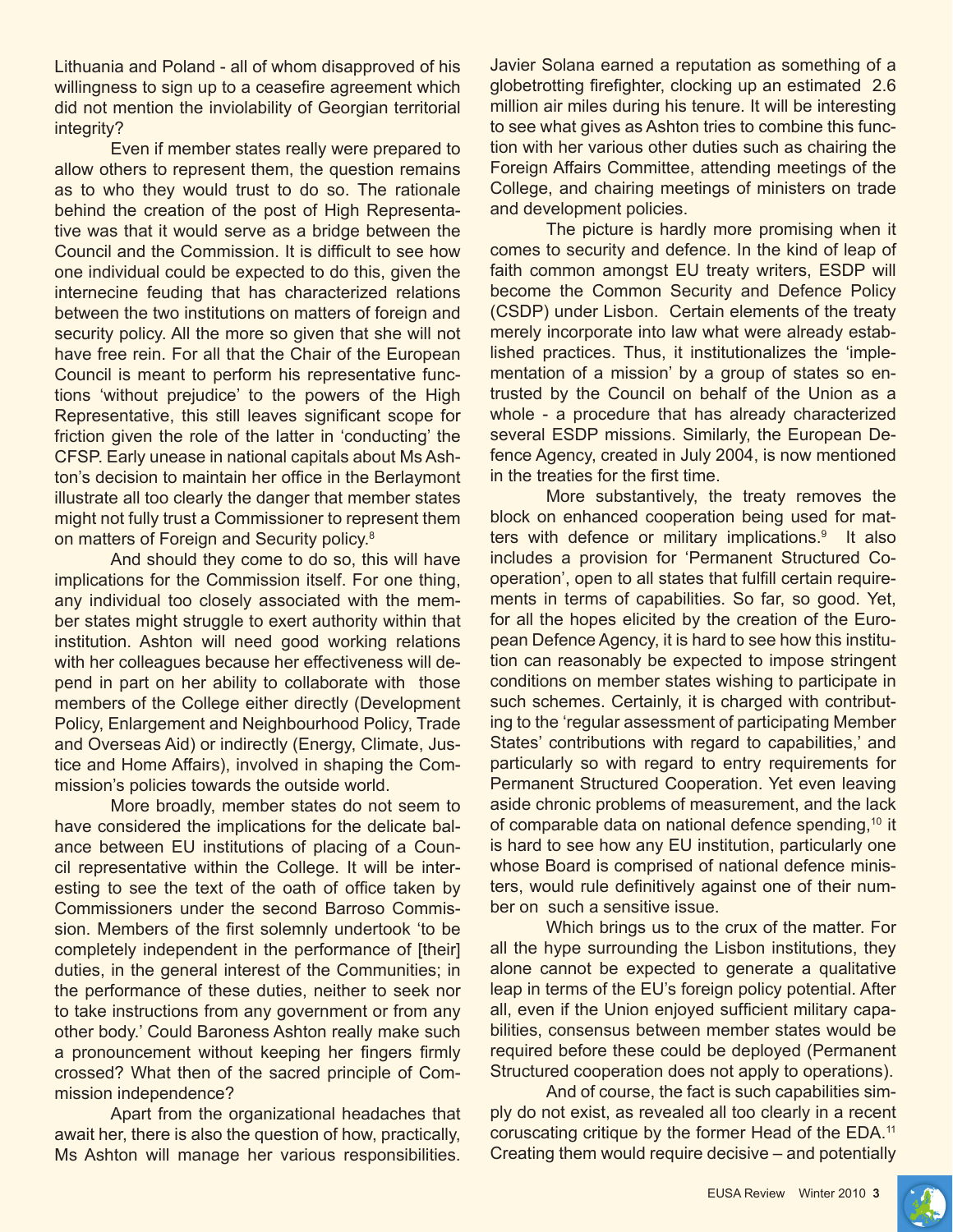expensive – action at the national level rather than new institutions in Brussels. Similarly, neither a Catherine Ashton nor a David Miliband, a Carl Bildt, nor even a Peter Mandelson could simply conjure, through strength of will, a unified EU position on Russia, China, or on the need to impose sanctions on Iran.

Member states need to work through the European Union if they are to enjoy an international role commensurate with their combined economic strength. Javier Solana was right to label as a 'fantasy' the ambitions of even larger European countries to play a meaningful independent role in world affairs.<sup>12</sup> For an inordinate amount of time, the unratified Lisbon treaty served as a useful alibi, allowing member states to ignore matters of substance and talk in glowing terms about the potential of a post-Lisbon Union.<sup>13</sup> The danger now is that Catherine Ashton will serve as a replacement alibi, that she will become the scapegoat behind which member states can hide their own failures to live up to their lofty ambitions. For Lisbon really to enhance the ability of the EU to influence international politics, twenty seven national capitals must realize their responsibility to enable it to do so.

**Anand Menon**, University of Birmingham, UK

#### **Notes**

 1'The Lisbon Treaty: Implications for Future Relations Between the European Union and the United States,' Assistant Secretary, Bureau of European and Eurasian Affairs, Statement before the Subcommittee on Europe of the House Foreign Affairs Committee, Washington DC, 15 December 2009, available at http://www.state.gov/p/eur/rls/rm/2009/133583.htm

2 Euractiv 2 December 2009

3 The Sunday Times, 15 November 2009

4 The Guardian, 20 November 2009.

5 Charlemagne blog 17 December 2009 http://www.economist.com/blogs/ charlemagne/2009/12/can\_brussels\_cope\_with\_a hobbe

6 Agence Europe 16 December 2009

7 EUObserver 15 December 2009

8 For an interesting and perceptive discussion see Charlemagne, 'Too Many Cooks,' The Economist, 17 December 2009.

9 The bar was in 27b TEU; article 1 22 of the Lisbon Treaty provides for a new Article 10 TEU which replaces article 27b without reproducing the latter's bar on enhanced cooperation with military or defence implications

<sup>10</sup>Heisbourg, F. (2000) 'Europe's Strategic Ambitions: The Limits of Ambiguity'. Survival, Vol. 42, No. 2, p.pp. 4-15.

11Witney, N. (2008) Re-energising Europe's Security and Defence Policy.

<sup>12</sup>New York Times, 30 November 2009

<sup>13</sup>Philip Stephens, Europe loses its Lisbon Hiding Pace' Financial Times, 1 October 2009.

# **Why Lisbon Won't Do the Trick** *Tanja A. Börzel*

At last! The Lisbon Treaty entered into force on 1 December 2009. This ends more than a decade of trial-and-error attempts to make the EU fit for the 21st century. What started as the endeavour to finish off with the leftovers of the Maastricht Treaty soon became a necessity to prepare the EU for the big bang enlargement. After the hopes for institutional reform got dashed in Nice for the first time, the member states set their aspirations even higher and called a Convention on the Future of Europe that should come up with nothing less than a European Constitution to improve democracy, transparency and efficiency in the EU. The Constitutional Treaty came close but was rejected by the French and the Dutch. While not rejecting Europe altogether, people have become increasingly frustrated with the current form of the European project.

Students of European integration disagreed whether this politicization is a good or bad thing (for opposing views see e.g. Moravcsik, 2006 and Follesdal and Hix, 2006). Politicians opted for trying to stuff the genie back into the bottle and resorted to the proven and tested IGC method. Behind closed doors, the German presidency sought to make the best of the institutional reforms the heads of states had agreed to in the Constitutional Treaty. Any constitutional language that might invoke the idea of European statehood was erased. Most of the core institutional reforms, however, could be saved: the Fundamental Rights Charta, the legal personality, the extension of qualified majority voting in the Council and the introduction of the double majority principle, the extension of the co-decision procedure, the reduced size of the

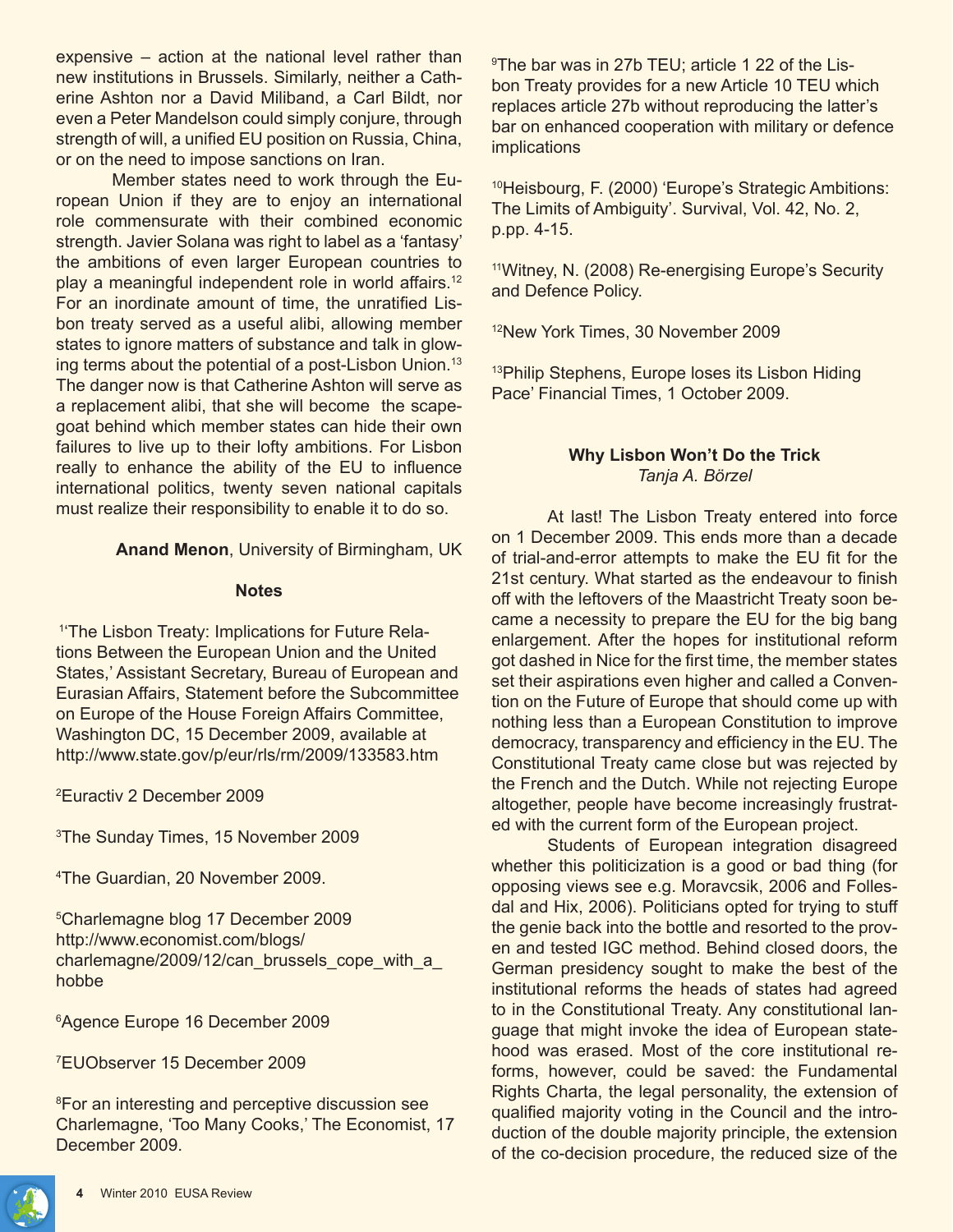European Commission, the non-rotating presidency of the European Council, the High Representative for Foreign Affairs and Security Policy, the Diplomatic Service, to name just the important ones. All the major institutional changes the Constitutional Treaty had envisioned to maintain and enhance the internal and external action capacity of the EU-27+ were retrieved into the Lisbon Treaty. Yet, the EU claimed that the 'reform treaty' whose key issues had already been ratified by 18 member states, contained only functional rather than constitutional changes. As a result, only Ireland did not ratify the Lisbon Treaty in an exclusively parliamentary process.<sup>1</sup> The Irish had to vote twice, before the institutional make-over of the EU could finally be completed.

So, all is well that ends well? There seems to be a general feeling of relief, particularly among EU policy-makers. The re-elected president of the European Commission, José Manuel Barroso, vowed to put the new institutions to work to make (even) better policies that "meet the objectives of our peoples".<sup>2</sup> Yet, the Lisbon Treaty is unlikely to solve the legitimacy deficit that has haunted the EU ever since the Maastricht Treaty. Its reforms are not sufficient to remedy the declining problem-solving capacity of the EU nor do they provide an adequate response to the increasing politicization.

# **A Europe of Substance?**

Barroso's pledge for a Europe of substance that delivers the policies that EU citizens need reflects the traditional 'Monnet method' of producing efficient policy achievements at the EU level that will win public support in the member states. The problem of this focus on output legitimacy is that the effectiveness of the EU system of multi-level governance is increasingly at stake since it does not have the power to perform important governance functions such as macroeconomic stabilization and redistribution (on the following see Börzel, 2010). The EU governs the largest market in the world. It has a comprehensive regulatory framework that has successfully prevented and corrected market failures. In (re-)distributive policy areas, however, the member states have not been willing to resort to supranational institutions in order to counteract politically undesired outcomes of the Single Market. At the same time, EU market integration impedes the member states in maintaining such functions. The Single Currency largely deprives the member states of their major instruments for national macroeconomic stabilization, while the Maastricht convergence criteria put serious constraints on state expenditures. Softer modes of governance are unlikely to respond to this "European problem-solving gap" (Scharpf, 2006: 855).

Attempts to use the Open Method of Coordination (OMC) for institutionalizing member state coordination in areas such as taxation of mobile capital, employment, or social policy, where the heterogeneity and political salience of member state preferences prohibit supranational forms of governance, are no remedy. They pale in light of the redistributive effects of supranational centralization in monetary policy, on the one hand, and political competition with regard to taxes and labour costs, on the other. The principle of mutual recognition only contains the progressive dismantling of national standards if it operates under the shadow of supranational hierarchy. This is particularly the case for highly politicized issues. Redistributive or normative conflicts are hard to solve without the possibility of resorting to authoritative decision-making.

The Lisbon Treaty does little to address the dilemma of European governance where 'soft' forms appear to require a shadow of supranational hierarchy to address policy problems, which the member states refuse to make subject to 'hard' supranational forms of governance in the first place. The institutional reforms may help to increase the effectiveness of EU policymaking in areas of what used to be the First Pillar. While the Lisbon Treaty formalizes the coordination of economic and employment policies of the member states, macroeconomic stabilization firmly remains in the realm of voluntary intergovernmental cooperation. What is even more important, the Lisbon Treaty does nothing to strengthen the tax and spending power of the EU. Its redistributive capacity is currently limited to less than two percent of the Gross Domestic Product (GDP) generated by all member states. With upcoming enlargements (Western Balkans), the redistributive capacity of the EU is likely to decrease rather than increase. The EU remains a "regulatory state" (Majone, 1994), which lacks the formal competence and the political capacity to generate growth, employment and solidarity. But this is what the peoples of Europe may expect, particularly since the economic crisis hit. The 'capacity-expectation gap' (Hill, 1993) the EU is facing in governing the Single Market renders it next to impossible for the EU to win back the permissive consensus of its citizens. On the contrary, it fuels the increasing politicization that undermines the EU's input legitimacy.

# **Contested Europe?**

The 'reform circus' has effectively ended the "permissive consensus", which sustained European integration for the first four decades, turning it into what Gary Marks and Liesbet Hooghe have called a "constraining dissent" (Hooghe and Marks, 2008). While not rejecting Europe altogether, people have

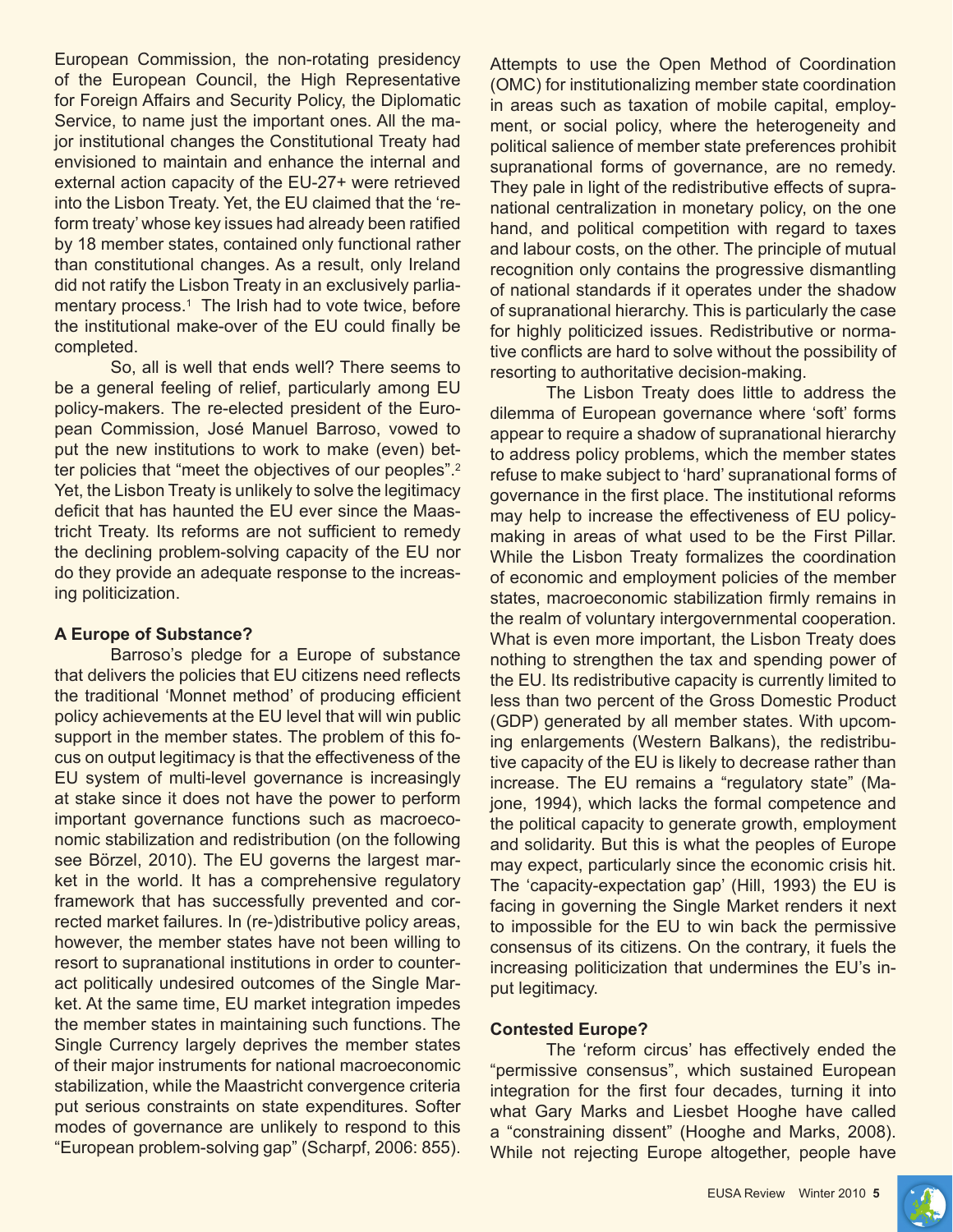become increasingly frustrated with the current form of the European project. The finalité politique of European integration has always been contested. But the French and the Dutch referenda shifted political contestation from elite dominated institutions of representative democracy (parties, interest groups) into the public sphere. This is not the place to discuss the drivers of this politicization (see Hooghe and Marks, 2008; Risse, 2010). If Hooghe and Marks are correct that attitudes towards European integration are shaped by identity issues rather than the left-right cleavage which largely structures the party systems in most EU member states, this has important implications for the democratic legitimacy of the EU. The conflict in public opinion between exclusive nationalism, on the one hand, and national identities that includes allegiance to Europe, on the other hand, has been used primarily by Euroskeptical parties. The result is politicization, which entails a shift from elite-driven interest group politics to mass politics. Mobilizing citizens certainly is an important step towards more democracy in the EU. However, their interests need to be aggregated and represented in the EU policy process. The traditional mass integration parties of the center-left and the center-right cannot politicize the identity-related cleavages for electoral purposes without antagonizing parts of their own core constituencies. As a result, they will shy away from politicizing European integration leaving this issue to the Euroskeptical populists. Thus, the more the finalité politique of European integration becomes politicized in domestic arenas, the more we expect populist parties on the fringes of either the left or the right to pick up the anti-European vote.

However, the current efforts by European elites to put the genie back into the bottle will inevitably fail (see Risse, 2010). In all likelihood, these efforts will result in even more "sleeping giants" (Franklin and Van der Eijk, 2006) waking up in the various member states. If the EU is not capable of addressing its peoples' most pressing problems, populist parties (on either the right or the left fringes of the political spectrum) will exploit these failures for political purposes. If the mass integration parties in Europe want to regain lost ground in the battle over European integration, they have to live up to politicization. The way to do this and to gain ground in electoral battles would be to politicize Europe along the left/right cleavage: why should we not have public debates on the future of nuclear energy, more or less migration, or the liberalization of public services? The European Parliament does not reach far enough into the national public spheres to launch such debates in the member states. But national parliaments do. Most of them possess comprehensive participatory rights in EU affairs

(Raunio and O'Brennan, 2007). And the Lisbon Treaty expands the role of Member States' parliaments in EU policy-making. Yet, national parliaments have made only timid use of their EU-related powers both at the domestic and the EU level. Not only do national parliamentarians often lack the capacity to keep track of the EU legislative process. They have little incentives to engage in EU politics as long as their re-election does not depend on how they position themselves towards key EU policies. But policy-makers could foster the salience of EU policies by informing citizens and by debating what is at stake before Brussels decides. If they continue on the de-politicization track, Euroskeptics will take care of European politics on the domestic levels. This will result in more difficult EU decisionmaking – and further erosion of EU legitimacy. In other words, a vicious cycle is likely, and the Lisbon Treaty can do nothing to prevent it.

To conclude, the Lisbon Treaty has not much to offer to address the legitimacy deficit the EU faces. The bad news is that this will probably have been the last major reform in years to come. It is hard to see how 27 member states and more will be able to agree on any deepening of European integration in the near future. The good news is that the legitimacy problems of the EU mostly reside at the national rather than the EU-level (see Schmidt, 2006). It is the national politicians that have to link EU policies with domestic politics. This does not require any institutional reforms. What is needed is a political culture that does not silence public debates on Europe but focuses them on policy-related questions of what kind of Europe we want.

**Tanja A. Börzel**, Freie Universität Berlin, Germany

#### **Notes**

1 Eight member states held (Spain, Luxembourg) or intended to hold (UK, Czech Republic, Denmark, Ireland, Poland, Portugal) referenda on the Constitutional Treaty.

2 10 October 2009, Warsaw - Speech by José Manuel Durão Barroso, President of the European Commission, at the Signature Ceremony for the Lisbon Treaty in Poland, http://www.europa-eu-un.org/articles/es/ article\_9081\_es.htm, last access 30 December 2009.

#### **References**

Börzel, T. A. (2010) 'European Governance - Negotiation and Competition in the Shadow of Hierarchy', Journal of Common Market Studies, 48, 2, 191-219.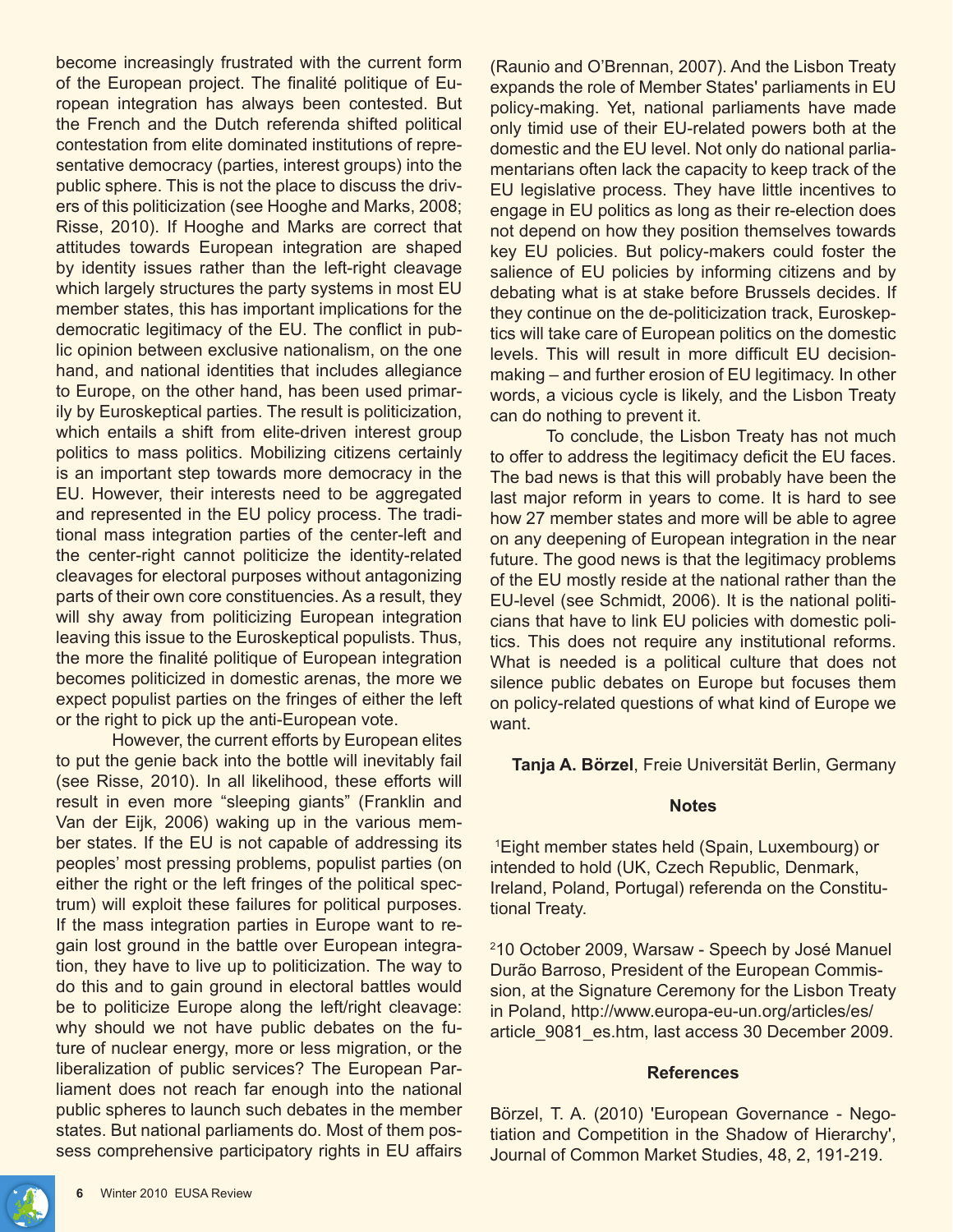Follesdal, A. and Hix, S. (2006) 'Why There Is a 'Democratic Deficit' in the EU: A Response to Majone and Moravcsik', Journal of Common Market Studies, 44, 3, 533-562.

Franklin, M. and Van der Eijk, C. (2006) 'The Sleeping Giant: Potential for Political Mobilization of Disaffection in Europe' in W. Van der Brug and C. Van der Eijk (eds.) European Elections and Domestic Politics: Lessons from the Past and Scenarios for the Future (Notre Dame IN: University of Notre Dame Press).

Hill, C. (1993) 'The Capability-Expectations Gap or Conceptualising Europe's Interantional Role', Journal of Common Market Studies, 31, 3, 305-328.

Hooghe, L. and Marks, G. (2008) 'A Postfunctionalist Theory of European Integration: From Permissive Consensus to Constraining Dissensus', British Journal of Political Science.

Majone, G. (1994) 'The Rise of the Regulatory State in Europe', West European Politics, 17, 3, 77-101. Moravcsik, A. (2006) 'What Can We Learn from the European Constitutional Project?', Politische Vierteljahresschrift, 47, 2, 219-241.

Raunio, T. and O'Brennan, J. (2007) National Parliaments within the Enlarged European Union: From -Victims- of Integration to Competitive Actors? (London: Routledge).

Risse, T. (2010) A Community of Europeans? Transnational Identities and Public Spheres (Itahaca, NY: Cornell University Press).

Scharpf, F. W. (2006) 'The Joint-Decision Trap Revisited', Journal of Common Market Studies, 44, 4, 845- 864.

Schmidt, V. A. (2006) Democracy in Europe. The EU and National Polities (Oxford: Oxford University Press).

# **The Lisbon Treaty and Economic Policy** *Michele Chang*

When the financial crisis spread to Europe in the fall of 2008, the EU was not in a strong position institutionally to deal with a crisis of any kind. Almost a decade of negotiations and referenda yielded a treaty that did not pass muster with the Irish electorate in June 2008 and left the institutional future of the EU uncertain. Nevertheless, under the leadership of the French presidency, the EU was able to (eventually) present a (relatively) united front and effectively deal with the crisis in the short-term. Now that the Lisbon Treaty is in force, what difference will it make to economic policy? Is the EU now better equipped to handle future crises or prevent them?

Most agree that having the Lisbon Treaty in place would not have made much of a difference in terms of the handling of the crisis, as it made relatively few changes in the realm of economic policy. Indeed, the purpose of the Lisbon Treaty was broader institutional reform rather than making sweeping changes in economic policy. The Lisbon Treaty instead aimed at revising the functioning of the EU in a way that could better accommodate its expanded membership, striving to give it more coherence internationally and internally. The Lisbon Treaty's reforms relating to economic policy are more organizational and symbolic rather than substantive. Nevertheless they can still have an important impact on the functioning of economic cooperation, depending on how the Member States choose to interpret and implement measures (for a more detailed account of the Lisbon Treaty's changes and implications for economic policy, see Frankal et al, 2007-8).

The European Central Bank was deliberately created as one of the most independent central banks in the world. The Lisbon Treaty lists the ECB among the Community's institutions, a change from the previous situation. There had been concern in some circles that this could somehow impinge on the bank's independence. However over the last decade the ECB has earned its reputation for independence and there are no new provisions in the treaty that weaken its power in this regard.

The Euro Group emerged as a compromise between France and Germany: the former desired a political counterweight to the independent ECB while the latter sought to protect the bank's independence and keep any such group politically weak. The result was this informal institution comprised of the economic and finance ministers of the countries participating in the euro area, a mini-Ecofin with no mandate and no formal powers. Prior to Ecofin meetings the Euro Group discusses issues of common concern and serves as an important forum for exchanging ideas and forging a consensus among members. The Eurogroup receives its first formal mention in the Lisbon Treaty, though decision-making power still rests with Ecofin. In effect, the informality of the group was formalized, and its "meetings shall take place..to discuss questions related to the specific responsibilities they share with regard to the single currency." Moreover the Lisbon Treaty

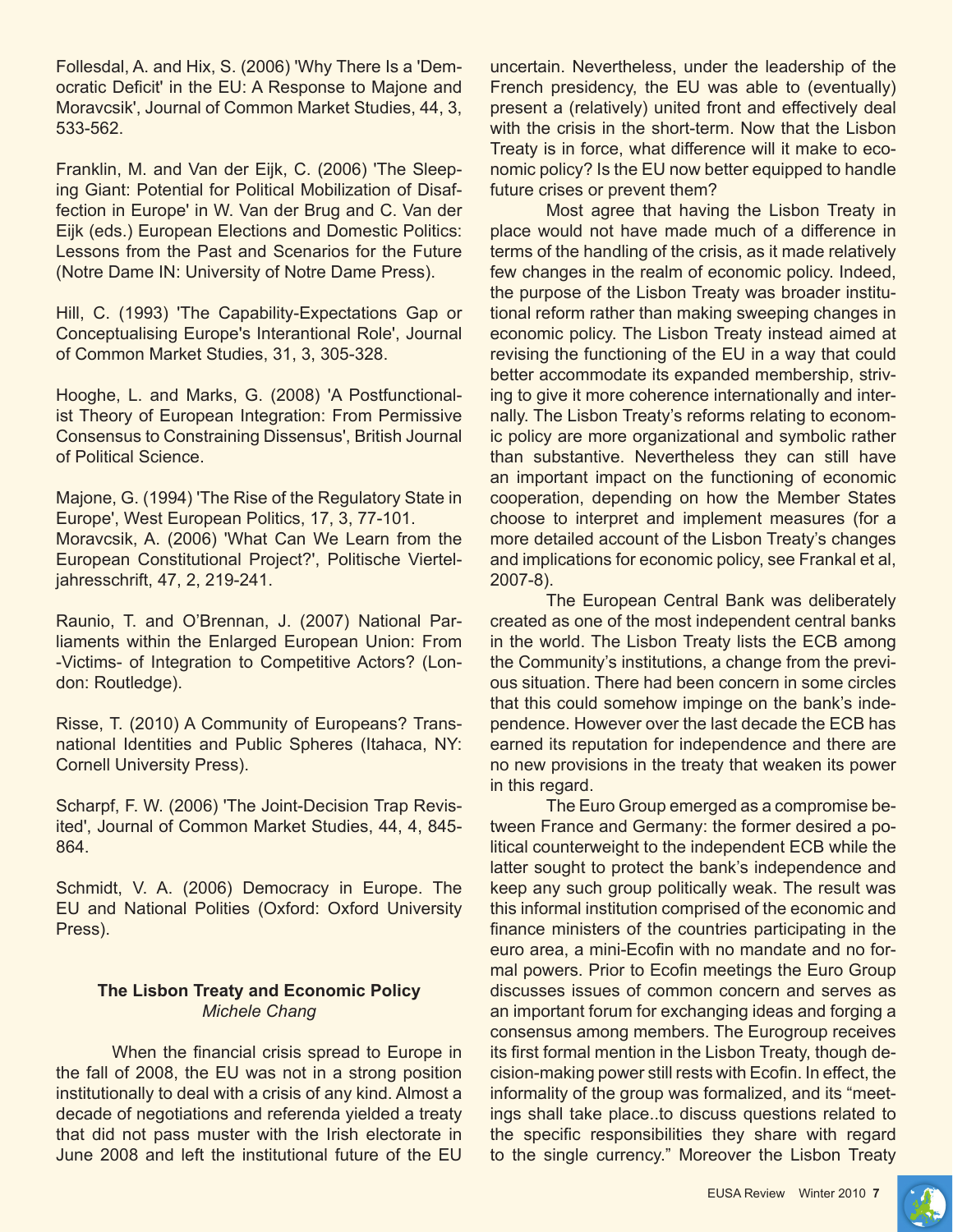states that the group's goal is "to promote conditions for stronger economic growth in the European Union and, to that end, to develop ever-closer coordination of economic policies within the euro area" (Protocol on the Euro Group, Treaty of Lisbon). However the Euro Group does not receive any additional policy instruments or resources to help achieve that objective, so it remains up the Member States to coordinate (or not) their economic policies. The lack of sufficient coordination had already been identified as preventing the euro area from achieving its full potential, something that became painfully obvious in the early stages of the financial crisis in 2008 when governments initially responded with national measures without consulting (or presumably even considering) the impact on other euro area countries.

The Lisbon Treaty contains nothing that would have changed this situation, had it been in force at the time. Economic policy coordination remains a shared competence: for example, the EU sets guidelines for employment policy, and the Council can then coordinate national economic and employment policies. The Lisbon Treaty does allow a vanguard of Member States to move forward on cooperation, broadening the possible extent of enhanced cooperation. A minimum of 9 Member States can cooperate more intensively, permitting the possibility of closer links in economic policy cooperation (including fiscal policy). While it allows for forward momentum, it also raises the possibility of a Europe à la carte that could change the nature of European integration by having countries pick and choose what they want to take part in and undermining solidarity.

Institutionally the treaty recognizes the election of a Euro Group permanent president (with a 2.5 year renewable term, the position holding a two-year term prior to the Lisbon Treaty). Jean-Claude Juncker (Prime Minister and Finance Minister of Luxembourg) has held this position since 2005. The Lisbon Treaty also notes the participation of the Commission and invitation of the ECB to its meetings (which had already been the case). Though it does not have formal decision-making powers, as the euro area expands it could easily become the de facto decision-making body if they were able to come to a common agreement in advance of the Ecofin meetings.

In terms of specific policy measures, the Lisbon Treaty offers fine-tuning rather than major changes. The run up to the 2005 reform of the Stability and Growth Pact led many to criticize the voting rules that allowed the Member State that was under consideration for breaking the rules to be able to vote for whether or not they should be subject to a reprimand and eventually a fine. The Lisbon Treaty rectifies this

situation by no longer allowing the Member State to have voting rights in such situations; they are only able to participate in the relevant discussions (Article 126.13)

The Commission acquires a larger role in the coordination of economic policy. Article 99 of the TEC allows the Council, on the basis of a Commission recommendation, to make recommendations to a Member State that is pursuing economic policies that conflict with the broad guidelines of economic policies established by the Council. The updated treaty also allows the Commission to directly address the Member State and issue a warning (Article 121.4).

In addition to these measures that are specifically directed towards economic policy, the Lisbon Treaty's other innovations also have implications. The changes that have received the most attention are the creation of a permanent president of the EU Council and a High Representative for Foreign Affairs and Security Policy. The latter in particular has repercussions for the external representation of the euro, in that another actor now has a claim to the title of "Mr/Ms Euro" in international fora, thus adding to the already impressive array of potential euro area representatives that include the Commissioner for Economic Affairs, the President of the European Central Bank, and the President of the Euro Group.

The move to co-decision as the normal legislative procedure gives the European Parliament more influence in areas critical to economic cooperation, including services, capital mobility, and intellectual property rights. Moreover several measures related to the SGP and the Broad Economic Policy Guidelines grant the EP more decision-making power (such as Article 121.6, which allows for the establishment of "detailed rules" via the ordinary legislative procedure for the multilateral surveillance procedure). This is in keeping with the interest in granting the EP more responsibility and more prestige, thus improving the democratic credentials of the EU more generally.

In summary the Lisbon Treaty offers the EU some fine-tuning when it comes to economic policy. It codifies some things that were already done in practice (such as the Euro Group meetings) and alters some decision-making procedures in ways that make them either more rational (like voting rules in determining excessive deficits) or democratic (the switch to ordinary legislative procedure). More than anything, however, the Lisbon Treaty reveals the reluctance of Member States to further sacrifice their sovereignty when it comes to economic policy-making. While monetary union has been regarded as successful, it falls short of the more optimistic expectations that it would vastly improve economic growth and convergence between

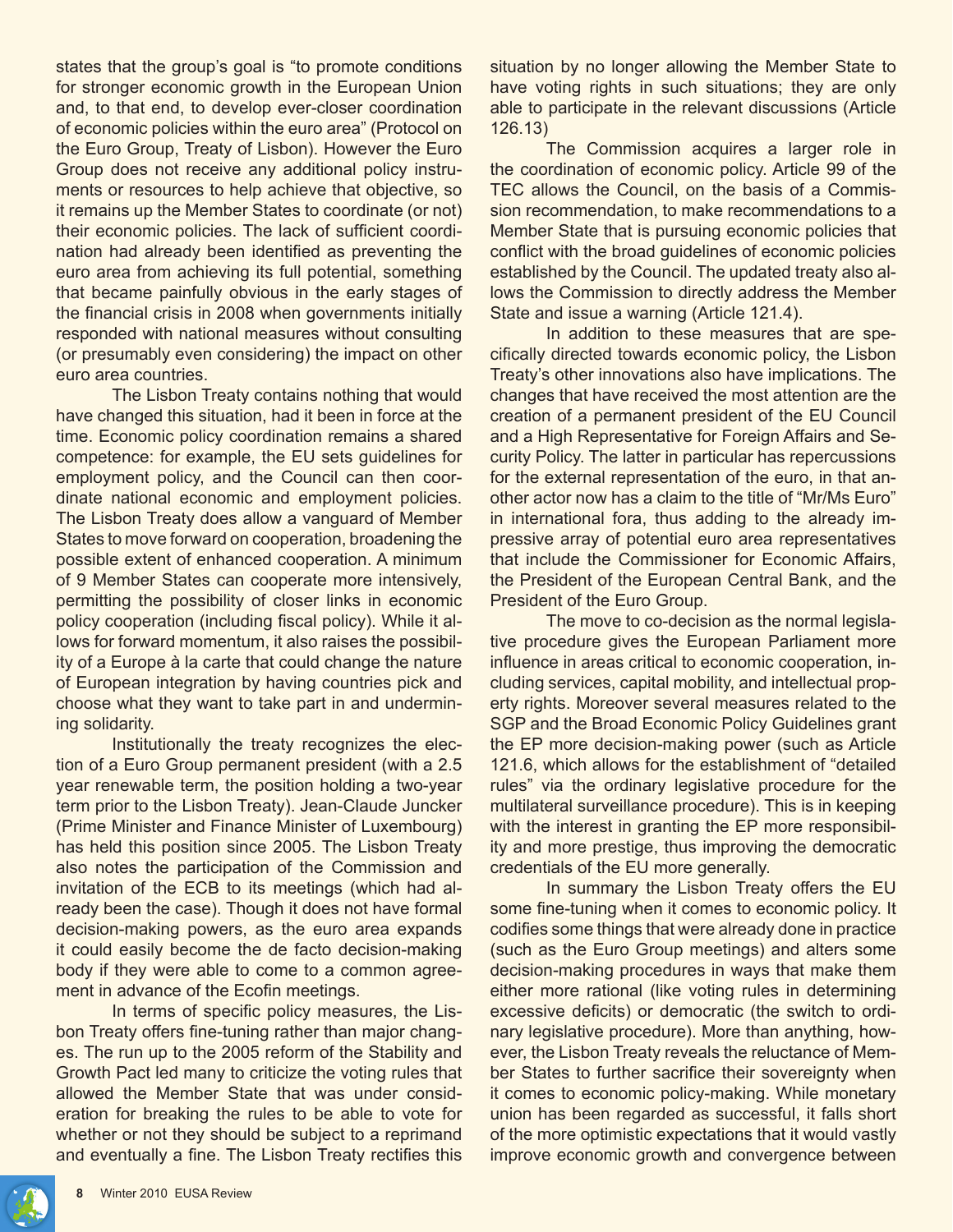Member States. A decade after the introduction of the euro, Euro Group members already exhibited a striking degree of divergence and unwillingness to coordinate economic policy. The political capital to substantially expand EU powers into areas like economic and fiscal policy did not exist. Even after the financial crisis, the results of attempts at the coordination of financial regulation and supervision have yielded modest results. Despite the catalyst caused by the financial crisis (which did have other effects regarding economic and monetary policy coordination, in particular spurring greater interest in joining the euro area), Member States have not settled on a model that would be viewed as politically suitable for all. The Lisbon Treaty thus contains incremental changes that could allow for greater cooperation in the future, but no major shifts in the short- to medium-term.

**Michele Chang**, College of Europe, Bruge Belgium

#### **Reference**

Baron Frankal, Inigo Arruga Oleaga and Wouter Coussens. "How Will The Treaty Of Lisbon Affect EMU?" *Eurodia* 2007-2008/2, 121-159.



# **Between Wishful Thinking and Late Realism** *Andrés Malamud*

"Who do I call if I want to call Latin America?" If Henry Kissinger had a point when he allegedly asked for the phone number of Europe, anyone who asked today the same question about Latin America would be twice as perceptive. Moreover, while the European Union has recently increased its participation in the phone book by adding two further numbers, Latin America is still hoping to inaugurate its first one. Indeed, there is no regional organization that brings together all the Latin American countries in exclusivity: the Organization of American States (OAS) includes Canada and the United States, the Ibero-American Community includes Andorra, Portugal and Spain, the Latin American Integration Association (ALADI) includes only twelve of the twenty Latin American States, the Union of South American Nations (UNASUR) reunites ten of them together with Guyana and Surinam, and the processes of sub-regional integration (MERCOSUR, the Andean Community, the Central American Integration System) are even less encompassing as regards membership. One potential exception stands out: the Rio Group, which numbers twenty-three members including all of Latin America and a few countries from the Caribbean. Yet, there is a caveat: this organization does not have a secretariat or permanent body, so if it had a number it could only be a cell phone. So much for Latin America as a regional organization. But so, how could Latin America be an international actor?

Metternich once famously defined Italy as a geographic expression. By that he meant that the putative country lacked unity other than spatial contiguity. In contrast, Latin America is allegedly united by language, history and culture in addition to geography, so it would make sense to expect from it some kind of coherent international action. This is what the European Union may have anticipated when it called for the first EU-LAC summit in Rio de Janeiro in 1999, after which four others followed. However, Latin America is no closer to acquire a phone number today than it was ten years ago – and even less so if the Caribbean is counted into the region. This was clear from the beginning for some observers, but only recently has come home to the EU authorities. Hence, the EU has apparently decided to keep the routine of biannual bi-regional summits, but at the same time it has sped up several processes of negotiation of bilateral part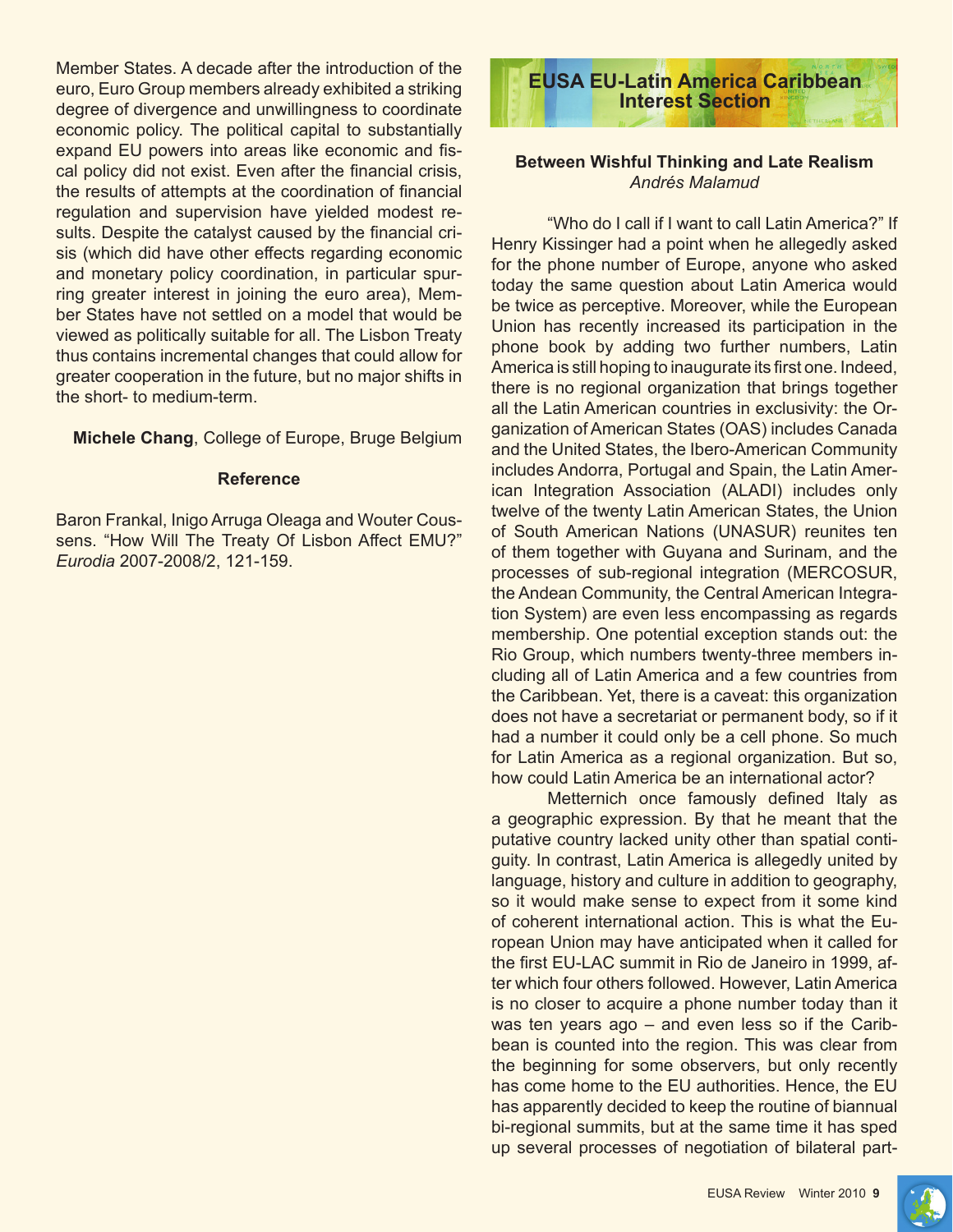nerships with individual Latin American countries. The most "strategic" of these agreements has been signed with the largest state in the region.

In May 2007 the EU recommended to launch a strategic partnership to further deepen its ties with Brazil. The first ever EU-Brazil Summit was held in Lisbon in July 2007, after the strong impulse of the Portuguese presidency of the European Council. This event had two consequences: on the one hand, it conferred Brazil the same status as other emerging world powers the EU had already signed strategic partnership agreements with, i.e. China, India, Russia and South Africa. On the other, it differentiated Brazil from the other Latin American countries and went against the proclaimed EU goals of bloc-to-bloc negotiations. Although the substance of the agreements left outside trade issues, which were to be dealt with directly with Mercosur, "central topics of the new partnership included effective multilateralism, climate change, sustainable energy, the fight against poverty, the Mercosur's integration process and Latin America's stability and prosperity." According to the EU website, "[t]his new relationship places Brazil, the Mercosur region and South America high on the EU's political map" (http:// ec.europa.eu/external\_relations/brazil/index\_en.htm, retrieved 15/12/2009). However, most of Brazilian neighbors felt that they were left out of the map and that this move will damage regional integration further. The formal document issued by the Commission helps to understand this reaction:

Over the last years, Brazil has become an increasingly significant global player and emerged as a key interlocutor for the EU. However, until recently EU-Brazil dialogue has not been sufficiently exploited and carried out mainly through EU-Mercosur dialogue. Brazil will be the last "BRICS" to meet the EU in a Summit. The time has come to look at Brazil as a strategic partner as well as a major Latin American economic actor and regional leader. The first EU-Brazil Summit, will take place in Lisbon in July 2007, and will mark a turning point in EU-Brazil relations… Its emerging economic and political role brings new responsibilities for Brazil as a global leader. The proposed strategic partnership between Brazil and EU should help Brazil in exercising positive leadership globally and regionally and to engage with the EU in a global, strategic, substantial and open dialogue both bilaterally and in multilateral and regional fora... Over the last few years Brazil has emerged as a champion of the developing world in the UN and at the WTO... Brazil is a vital ally for the EU in addressing these and other challenges in international fora. A quasi-continent in its own right, Brazil's demographic weight and economic development make it a natural leader in

South America and a key player in Latin America. Brazil is now actively pursuing this role in the Mercosur framework and is at the forefront of the drive to promote the Union of South American Nations (UNASUR)... Positive leadership of Brazil could move forward Mercosur negotiations.<sup>1</sup>

Although the EU did certainly not intend to harm its relations with Mercosur, its pompous rhetoric had negative repercussions in the region. By calling Brazil a "regional leader", "global leader", "champion of the developing world", "a quasi-continent in its own right", and "a natural leader in South America", it impaired both its own position and the Brazilian stand vis-à-vis other South American countries.

Brazil is definitely a world giant. The fifth country by area and population and the eighth by the economy, it is however the only one of its class. Unlike the other BRICs (Russia, India and China), it does not have – nor aspires to have – nuclear weapons. It enjoys internationally agreed borders and a relatively peaceful historical record since the end of the XIX century. And unlike the Hispanic American countries, it has never split up, its political transitions have been mostly mild – from empire to republic and from dictatorship to democracy alike – and its domestic affairs are processed through negotiation rather than confrontation. The European Union fits twice into its territory and its 200 million people make of it a "monster country", in George Kennan's apt phrase. However in spite of its regional preeminence, Brazil has been so far unable to translate its structural an instrumental resources into effective leadership. Its potential followers have not aligned with its main foreign policy goals, such as a permanent seat in the Security Council, the quest for the WTO Director-General chair and its bid for presiding over the Inter-American Development Bank, and some have even challenged its regional influence. By playing the regional card to achieve global ends, Brazil ended up in an unexpected situation: while its regional leadership has grown in paper, it has been weakened in practice. Yet, its global recognition has widened. Today, Brazil is acknowledged as an emergent global actor by the world established powers, as the EU itself has shown. This means that now there is a phone number in Latin America – but it is not Latin America's. The voice at the end of the line answers in Portuguese, a language foreign to nineteen of the twenty Latin American countries – and even more foreign if the thirteen Caribbean countries are considered. Not that culture or language is a hindrance to regional integration: it has not been so in Europe. By the same token, if it were as decisive an asset, the Arab world would be united today instead of ridden with conflict.

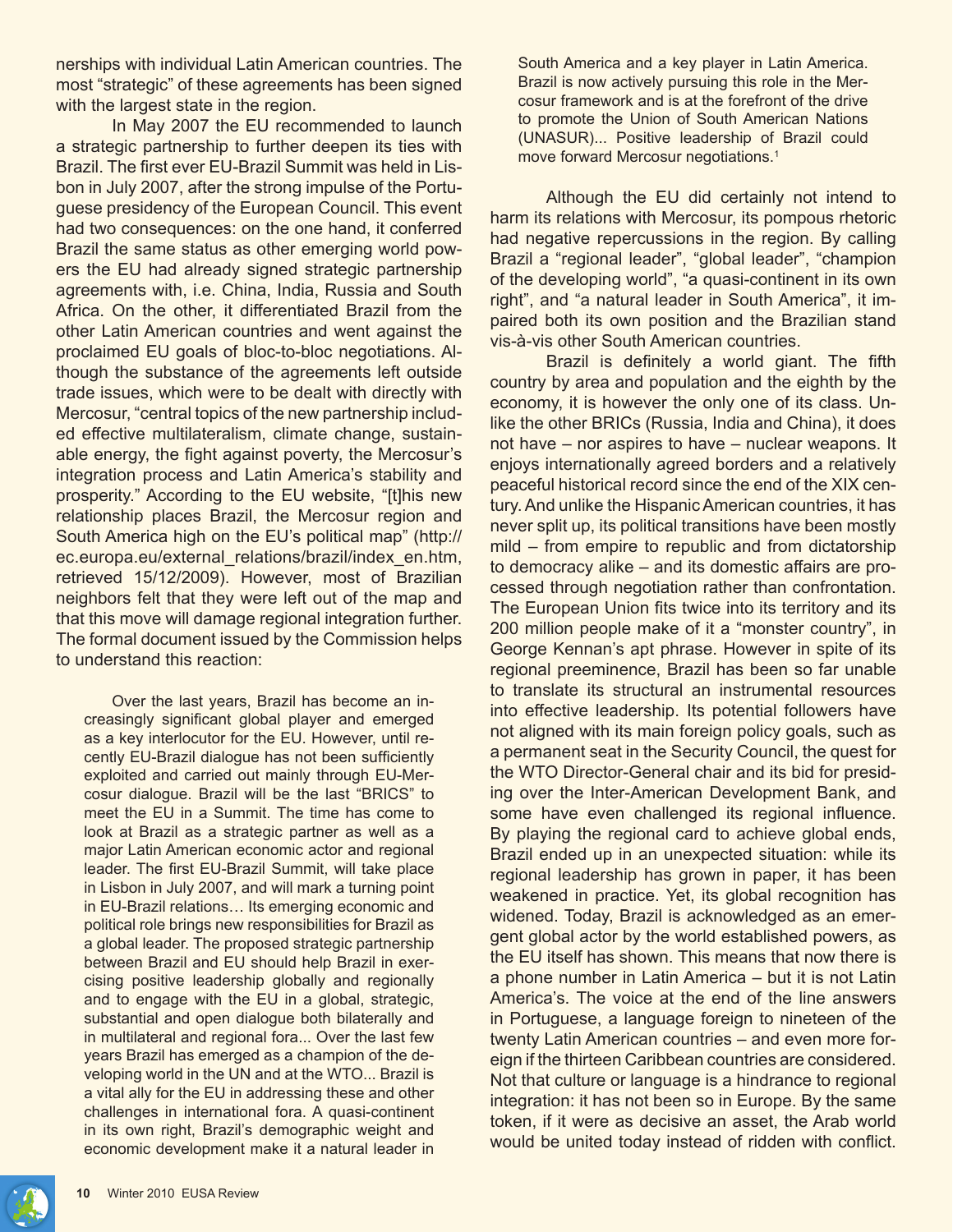The key issue is that the person answering phone calls from abroad does so in Portuguese not just because she is Brazilian, but because she is a Brazilian official. Latin America does not only lack a phone number: it also misses a regional bureaucracy and a budget, not to speak of such intangible elements as a flag, an anthem or a people.

The EU-LAC summits are not a bad idea: these kind of fora function as a meeting point for political learning, best practices diffusion, confidence building and public communication. Still, it should be kept in mind that this is a "one vis-à-vis none" (or, at best, many) relation and not a bi-regional arena. If the EU ever thought of performing the role of an external federator in Latin America, it had better think it over again. By picking some countries as strategic partners, it showed realism but spoiled its dream of cloning itself across the Atlantic.

> **Andrés Malamud**, Institute of Social Sciences, University of Lisbon, Portugal

#### **Notes**

1 (Communication from the Commission to the Council and the European Parliament. Towards an EU-Brazil Strategic Partnership (COM(2007) 281), Brussels, 30 May 2007: http://ec.europa.eu/external\_relations/brazil/docs/com07\_281\_en.pdf, retrieved 15/12/2009).

**EUSA EU and the Developing World Interest Section**

# **Development Policy, the Treaty of Lisbon and the EU's role in the International Arena**  *Maurizio Carbone*

#### **Introduction**

Development policy in the European Union (EU) has gone under a number of substantial transformations since the early 2000s. This new era involves both the European Community (EC) programme – which has become more efficient and poverty-oriented at the cost of reduced partnership and ownership – and the attempt to 'federalise' the policies of the Member States – hence the adoption of the European Consensus on Development and the ambitious agenda on aid effectiveness.<sup>1</sup> In this paper, I argue that with the beginning of the new century, the EU has used development policy as part of its wider external relations agenda, in the attempt to find a role in the international arena and establish itself as a global power. By contrast, between the 1950s and the 1990s, EU development policy was conceived (and also studied) as an interaction between a donor and a recipient (or a group of recipients). This old approach, exemplified by the progressive Lomé Convention, gave the EU a distinctive place, but in the international development discourse. Its most celebrated features, though this applies only to EC development policy, were: a genuine partnership, a 'contractual approach' to structural adjustments, the insertion of a human rights clause in all development programmes. The Treaty of Lisbon broadly confirms the recent trends, with a more coherent yet more 'politically' driven EU external action. Development policy has in theory been strengthened, but the interpretation and implementation of the new provisions – particularly the potential subordination of development to foreign policy objectives – has raised concerns among practitioners.

# **EC development policy: more Europe, less partnership?**

Traditionally, analysts of EU development policy provide assessments of the relations between the EC and different development regions. Of course, the relations with the African, Caribbean and Pacific (ACP) group have found a privileged space in scholarly analyses, while other developing areas have generally been less studied. The attempt I have made in my work is to take a longitudinal approach, identifying some distinct phases in the evolution of development policy since the Treaty of Rome (see Carbone, 2007).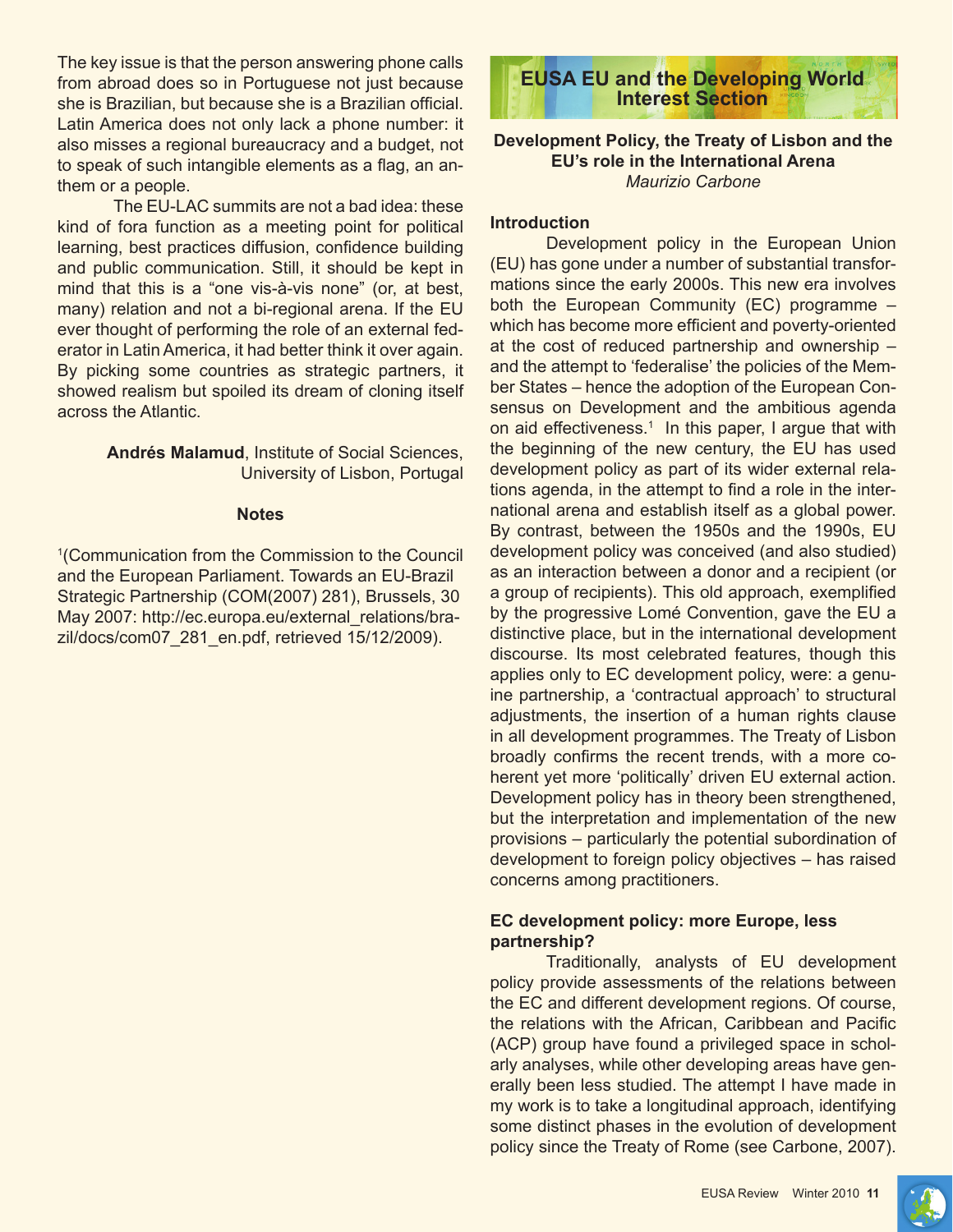In a first phase (from the late 1950s to the mid-1980s), EC development policy was limited in both geographical and policy scopes, but was very progressive. The Lomé Convention, at least in its first decade, was considered a 'high water mark' for developing countries, not only for the generous aid and trade packages, but also because decisions were taken together by the EU and the ACP group, with the support of joint institutions. Relations with other developing regions during this period were minimal, though in the early 1970s the EU launched a Generalised System of Preferences (GSP) to give trade preferences to non-ACP developing countries. Between the late 1980s and the late 1990s, EC development policy broadened both in terms of geographical and policy scopes. Following the Treaty of Maastricht and the first steps towards a common foreign and security policy (CFSP), the EU sought to become an influential global actor. Its increased involvement in all regions of the developing world, however, meant that ACP countries (especially those in Africa) became relatively less important. At the same time, the EU complied with the existing international consensus, mainly following trends established by the Bretton Woods Institutions and the WTO. In line with the dominant Washington consensus, economic (first) and political (later) conditions were attached to the disbursement of aid. Moreover, the non-reciprocal trade regime with the ACP came under pressure because it was considered incompatible with WTO rules. In this decade, in sum, development policy started to be seen within the overall EU external agenda, though a well defined vision (not to mention identity) had yet not developed (Arts and Dickson, 2004; Söderbaum and Stålgren).

Since the early 2000s the EU has entered a completely new stage. Its programme has become more poverty-oriented and more efficient, but at the same time it has incorporated new concerns reflecting its own interests, most notably in the areas of trade, security and migration. The Cotonou Agreement, signed in June 200, introduced a number of fundamental changes to the Lomé acquis. On the one hand, it changed the aid and trade regimes. Aid allocation was made conditional not only on needs but also on performance through a system of rolling programming on the basis of jointly agreed country strategy papers (CSPs). New free trade agreements, the so-called economic partnership agreements (EPAs), were meant to replace the previous preferential trade regime by January 2008 – though by the agreed deadline only the Caribbean and Pacific region managed to sign interim agreements. On the other hand, the political dimension of the EU-ACP relations was significantly strengthened: new issues such as security, arms trade, migration and, following the first revision in 2005, the fight against terrorism and the proliferation of weapons of mass destruction entered the EU development discourse. Similar trends towards a securitisation of development – of course the 9/11 events did play a role – have been experienced in the Mediterranean as well as in Central and South-East Asia. More significantly, empirical evidence coming from the negotiations of the 2002-2007 and 2008-2013 CSPs and of the EPAs show that the EU is very preoccupied with improving its development image and pursuing a coherent external policy, rather than addressing the Millennium Development Goals (MDGs) and increasing ownership. In the case of the CSPs, the EU has concentrated on delivering aid fast and on coordinating with the Member States – this is laudable, but the cost has been the failure to successfully engage with recipients and address local needs. In the case of the EPAs, DG Trade, which has acted as the leading actor in the negotiations, has emphasized trade liberalization to the detriment of the development aspect of trade. Unsurprisingly, various African leaders have publicly complained that their views had not been taken into consideration and the EU had attempted to impose its economic development models on what should have been its 'partners'.

# **Towards full aid integration?**

Development policy in the EU, though analysts often tend to make this mistake, does not involve only the programme managed at the EC level. A number of efforts have been made to foster coordination and complementarity between the policies managed by the European Commission and those managed by the Member States. These efforts started with the negotiations of the Treaty of Rome, when the proposal for a 'common' development policy was taken into account (similarly to what was decided for trade and agriculture). The full communitization of aid did not happen, and the then six Member States simply transferred some money to the supranational level. Aid integration did not appear in the EU policy agenda in the following three decades, mostly due to disagreements among the various Member States, including resistance coming from national aid bureaucracies. The Treaty of Maastricht (1993) was meant to represent a watershed in that it institutionalised the principles of complementarity and coordination, as well as coherence (the so-called 3Cs), but the rhetoric did not match the reality. Limited progress, if any, was made on these issues up to the early 2000s, due to the territorial and ideological clashes within the European Commission and the weak constituency of development vis-à-vis other policies in the Member States (Holland, 2002).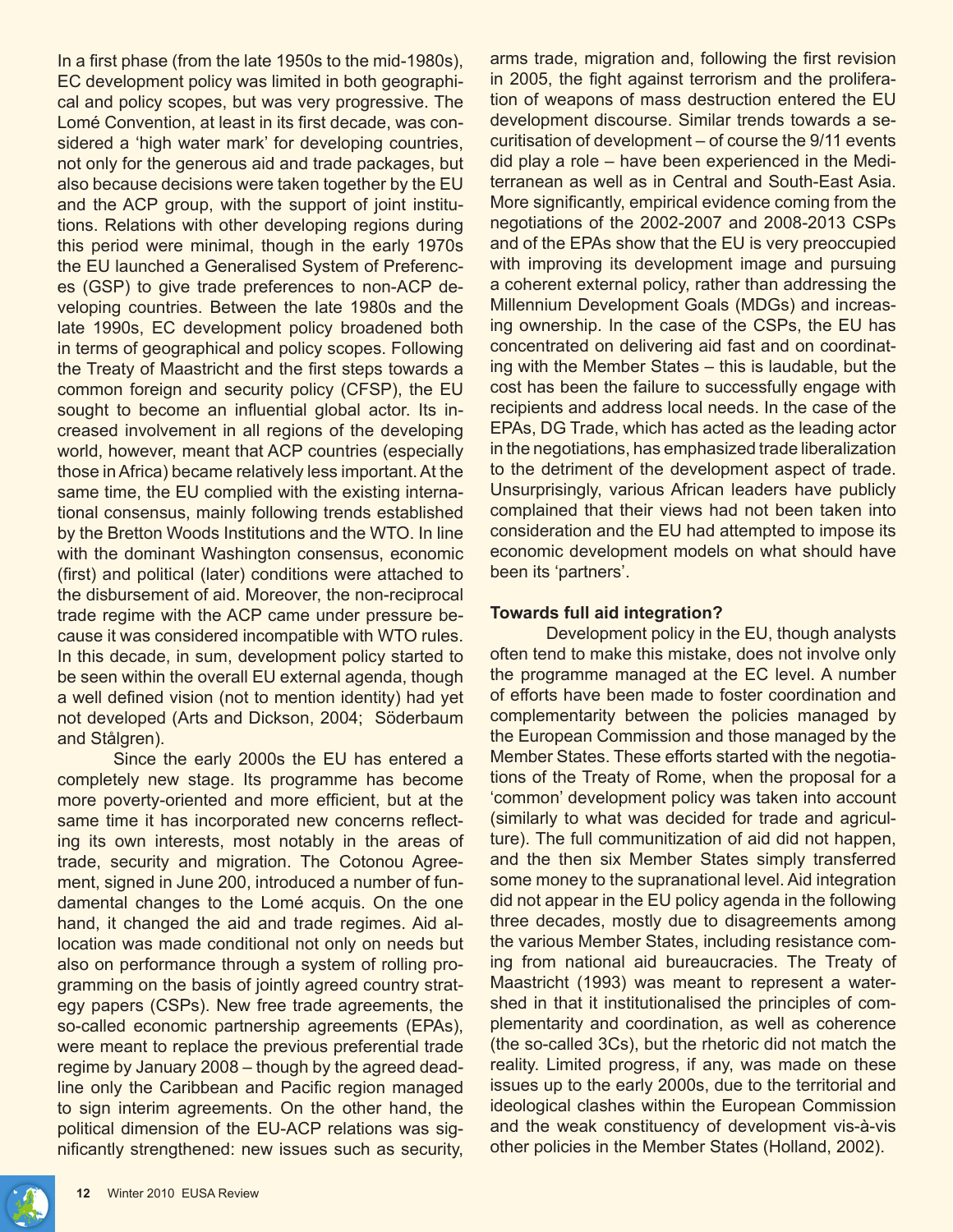Some unexpected changes occurred at the beginning of the 2000s. The joint commitment to boost foreign aid – made by all Member States first in March 2002 and then in May 2005 – were complemented by an ambitious agenda on aid effectiveness, with the aim to deliver aid better and faster (Orbie, 2008). In this sense, it should be pointed out how discussions on aid coordination in the EU context, contrary to what is generally believed, played an instrumental role in the road towards the 2005 Paris Declaration on Aid Effectiveness. Probably the most renowned achievement of these years is the European Consensus on Development (2005), which for the time ever provided a policy platform setting out common objectives and principles of development cooperation for the whole EU. The European Consensus on Development stressed the EU seeks to promote a number of general norms – those identified by Manners in his work on normative power Europe, including effective multilateralism – as well other development related norms – such as participation, political dialogue, partnership and ownership. A last minute decision to exclude from the initial proposal made by the European Commission a common implementing framework – because of the resistance of the United Kingdom and the Nordic countries – reappeared two years later in the form of a Code of Conduct on Complementarity and Division of Labour. This called on Member States to concentrate their activities in a limited number of countries and to focus activities on no more than three sectors per developing country. All these decisions, most importantly, had to be agreed in dialogue with their EU peers. With all these initiatives, the EU acting as a single development actor was certainly attempting to promote aid effectiveness – by avoiding overlapping between 27+1 aid programmes – but at the same time was trying to strengthen its profile in international politics. The targets, though not mentioned in official papers, were the US and the World Bank, whose development paradigms were dominating in international fora.

But development policy is not only about public money transferred from the North to the South. Several policies that have a direct impact on developing countries can be made coherent with foreign aid to promote the interests and needs of the developing countries. In light with these views, in 2005 the European Commission launched an ambitious programme on policy coherence for development (PCD), eventually endorsed by the Council. When this agenda was launched, it was celebrated as a major achievement for the EU, succeeding where other international organisations had failed (Carbone, 2009). However, various reports, including two produced by the European Commission itself in 2007 and 2009, have shown that despite the

increased number of policy mechanisms difficulties encountered at the national level often spill over to the EU level and are sometimes self-reinforcing. Of course, making policies coherent is not an easy task for several reasons, the most important of which is the fact that the policy-making process is compartmentalised, involving various policy sub-systems, each with its own logic reflecting different interests, perceptions and values – not to mention the complex EU institutional structure. Nevertheless, while the intentions were good, the interviews I have conducted with policy makers in Brussels seem to suggest that the PCD agenda was embraced by the development community in anticipation of failures in the coordination of foreign aid, thus (temporarily) shifting responsibilities from development to other policy areas.

All these issue lead to an interesting debate, that is the extent to which the EU is a leader or a follower in international development. I argue that since the beginning of the 2000s the European Union, particularly when it has been able to act as a single development actor, has significantly shaped the pace of international development. In fact, the decisions to boots aid volumes, the efforts towards better aid coordination, the bold commitments on policy coherence for development, show that the EU may have imported these ideas from somewhere else, but by making clear choices it has considerably conditioned the behaviour of other international actors. The test of the EU's loft ambitious – not only on PCD, but also on the implementation of the Code of Conduct – have so far produced mixed results, but the level of the changes introduced over the past few years has been sensational, so it may take some time to change well established practises.

#### **The implications of Lisbon**

The entry into force of the Treaty of Lisbon in December 2009 has brought a number of significant changes to the EU's external relations, including development policy. At a more general level, in addition to the new President of the European Council, which will ensure continuity of policy priorities beyond presidencies, the creation of the new post of High Representative (HR) for Foreign Affairs and Security Policy (FASP) and the European External Action Service (EEAS) will reinforce the overall consistency of the EU's action in the international arena. The double-hat HR – in fact Catherine Ashton chairs the new Foreign Affairs Council and at the same time is the Vice-President of the European Commission – should improve coherence between the intergovernmental FASP and the supranational external relations. In fulfilling her mandate, she should receive support from the EAAS,

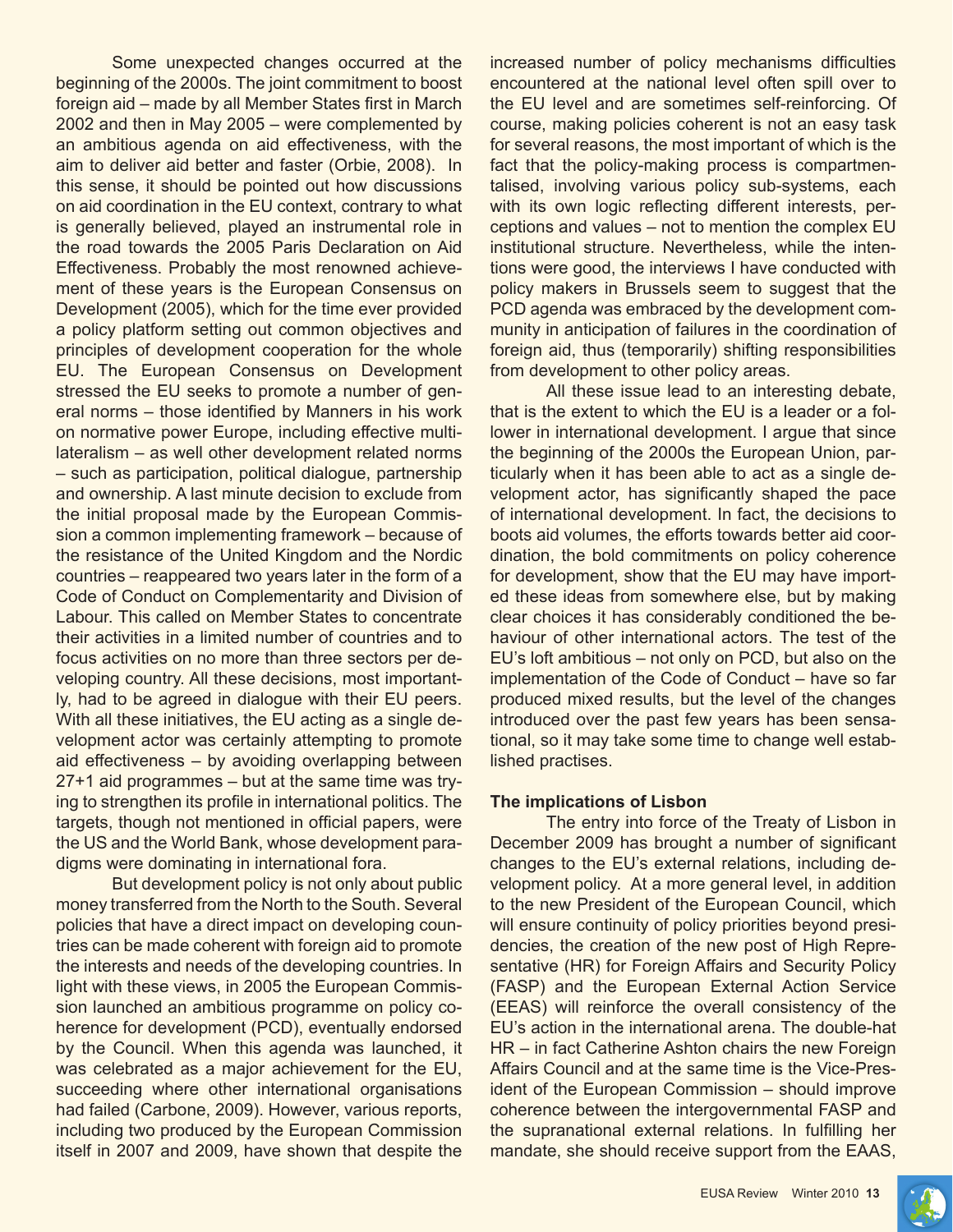made up of officials coming from the Member States, the Council Secretariat, and the European Commission, which will also provide staff for the EU Delegations in third countries. Development policy becomes one of the EU's areas of external actions and for the first time development and the eradication of poverty are mentioned among the EU's overall objectives in its external action.

At a more specific level, the Treaty of Lisbon, whilst confirming most of the existing provisions in a separate section devoted solely to development policy, introduces some important changes. First, it sets out that fighting poverty is the central gaol of the EU's development policy: "Union development cooperation policy shall have as its primary objective the reduction and, in the long term, the eradication of poverty". This represents a significant change from the past, which mentioned 'sustainable development', 'smooth and gradual integration into the world economy" and 'the campaign against world poverty' as key objectives. Second, the notion of policy coherence for development remains practically unchanged: this implies that PCD applies to both external and internal policies. Third, the principles of complementarity and coordination have been strengthened. While previously EC development policy had to complement national development policies, now the two aspects of EU development policy 'complement and reinforce each other'. The European Commission still remains in charge of promoting coordination (Koeb, 2008).

The new institutional framework and the vagueness of some provisions have generated mixed feelings among practitioners. On the one hand, some have pointed that development cooperation has certainly been strengthened by the Lisbon Treaty. Keeping it under a separate section has been perceived as a significant achievement. Further deconcentration, with new responsibilities delegated to the Delegations, will have a positive effect on the implementation of programmes – though the heads of the development cooperation sections may need to fight for relevance and resources. On the other hand, some have warned against a potential sidelining of development, with funding being instrumentalised to pursue foreign policy objectives. Another fear concerns the weight of the development Commissioner vis-à-vis the High Representative. In the new Barroso Commission, interestingly, the post of development Commissioner – now separated from humanitarian aid – has been assigned to the Latvian Andris Piebalgs, who comes from a Member State with relatively little experience on development cooperation. Finally, some have raised concerns about the impact of the extended competence that the European Commission has acquired on trade policy, particularly

in light of its bullying practises in the negotiations of the EPAs.<sup>2</sup>

#### **Conclusion**

The changes of the 2000s have had an impact on the nature of EU development policy, the role of the EU in the international arena, and the international development agenda. First, significant emphasis has been placed on efficiency and coherence in external relations over participation and ownership, thus altering the nature of the relations between the EU and the developing world. Moreover, the conclusion and implementation of the Cotonou Agreement show that policy space for developing countries has been considerably reduced. Second, the will to project a 'European vision of development' through the European Consensus on Development and the new agenda on aid effectiveness is not only an attempt to make aid work better but is consistent with the EU's overall agenda in external relations, that is to establish itself as a global power. Third, changes made in the EU have remarkable implications for international development more broadly. In fact, not only is the EU the largest aid donor in the world, but also a number of policies that have a direct impact on developing countries (e.g. trade, agriculture, fisheries) are negotiated and decided in Brussels. With the policy coherence for development agenda, the EU has so far achieved less than it had expected, and not only because of the boycott of the non-development communities at the national level.

It should be by now clear the real added value of EU development policy – a number of scholars and practitioners had questioned this – is not linked to its 'global presence', but to its role in the promotion of policy coherence for development and aid coordination among the Member States and the European Commission. In this sense, since the early 2000s, Member States have manifested a change of attitude and seem now better prepared to act in a more coordinated fashion. More generally, the past decade has shown that development policy offers a significant example of the role that EU aspires to play in the international arena. The Lisbon Treaty represents an important step forward for development cooperation by making poverty eradication the central aim of development policy and strengthening the principles of policy coherence and requiring that Member States' and EC development policies complement and reinforce each other. However, the space for an autonomous development policy in the new institutional settings may be at risk, with a further potential politicisation of development cooperation and instrumentalisation of development funds for foreign policy objectives.

**Maurizio Carbone**, University of Glasgow, Scotland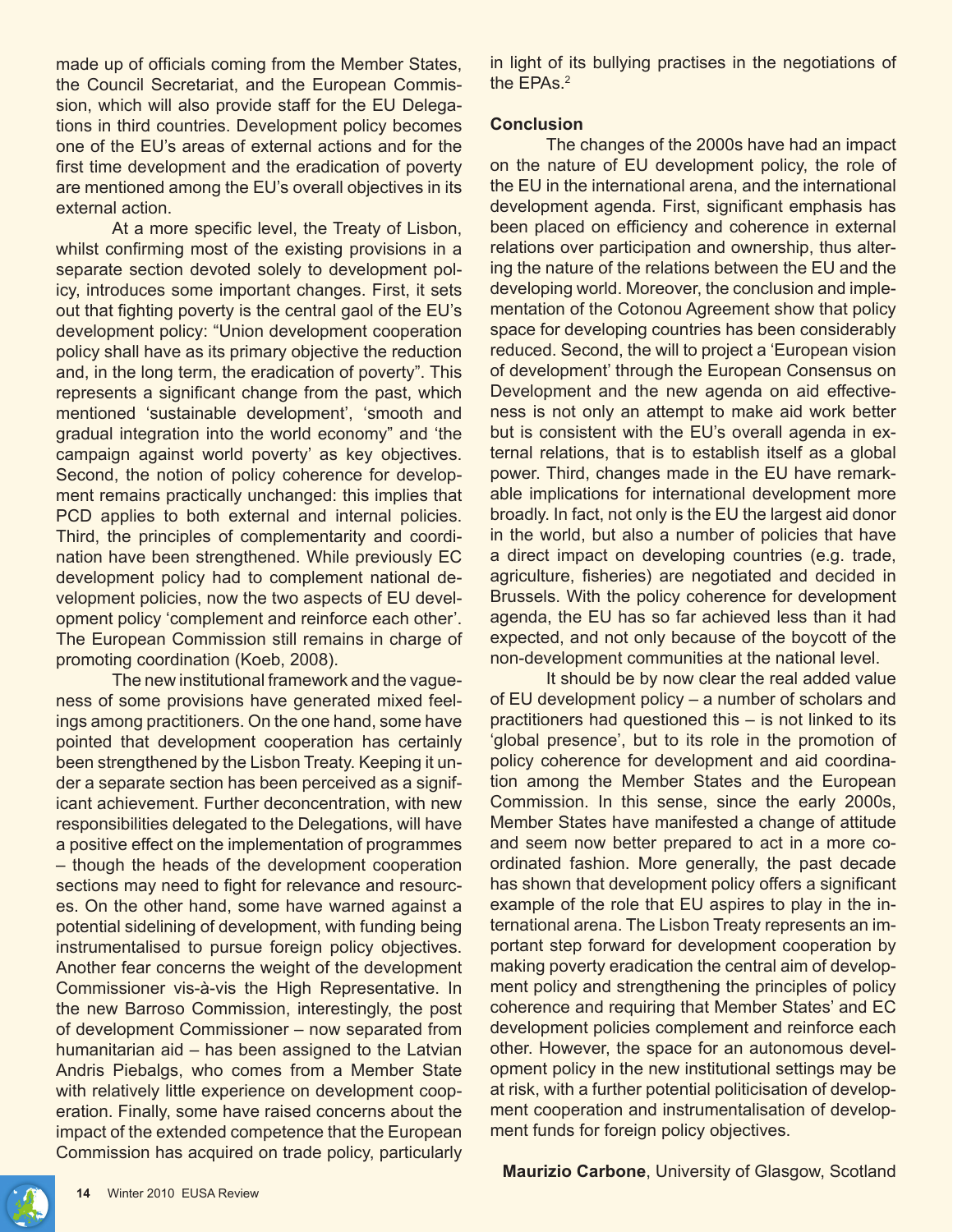#### **Notes**

1 For the sake of clarity, the term 'EC aid' or 'European Community Aid' refers only to the programme managed by the European Commission, thus excluding bilateral aid from individual Member States. The term 'EU aid' includes both EC aid and the bilateral aid managed and disbursed by the 27 Member States

2 It should be also noted that any reference ACP, in place since the Treaty of Maastricht, has been removed from the Treaty of Lisbon. The 'Declaration on the European Development Fund', stipulating that the EDF should be outside the EU budget, has also disappeared. This however does not mean that Member States will now support the 'budgetization' of the EFD, as requested by the European Parliament and, more recently, the European Commission.

#### **References**

Arts, K. and Dickson, A. K. (eds) (2004). EU Development Cooperation: From Model to Symbol, Manchester: Manchester University Press.

Carbone, M. (2007). The European Union and International Development: The Politics of Foreign Aid, London: Routledge.

Carbone, M. (ed.) (2009). Policy Coherence and EU Development Policy, London: Routledge.

Holland, M. (2002). The European Union and the Third World, New York: Palgrave.

Koeb, E. (2008). "A more political EU external action: Implications of the Treaty of Lisbon for the EU's relations with developing countries, InBrief 21, June, Maastricht: European Centre for Development Policy and Management (ECDPM).

Orbie, J. (ed.) (2008). Europe's global role: external policies of the European Union, Aldershot: Ashgate. Söderbaum, F. and Stålgren, P. (eds), (2009). The European Union and the Global South, Boulder: Lynne Rienner.



#### **Ireland votes 'No', then 'Yes', once more: The Lisbon Treaty Referenda**  *Maurits van der Veen*

On October 2, 2009, Irish voters approved the Lisbon Treaty in their country's second referendum on the Lisbon Treaty. Turnout was 59.00%, with 67.13% in favor, compared to 32.87% against. In approving the Treaty, Irish voters gained the unique distinction of having twice first rejected and subsequently approved the same European integration treaty in successive referenda. They did so first with the Nice Treaty in 2001 and 2002, and now with the Lisbon Treaty in 2008 and 2009. This raises two important questions: could this second referendum crisis have been prevented, and was the final outcome ever in doubt? Or, to put it differently: How much did the two referendum campaigns matter? In this article, I will suggest that the answer is: not too much, and certainly less than most accounts imply.

In her recent book about EU referenda, Europe in Question, Sara Hobolt develops a spatial voting model which highlights the significance not only of the text to be voted on, but also of the reversion point associated with a failed referendum. Voters may choose differently on the same treaty if their beliefs about the implications of rejecting that treaty change, even when the treaty text itself remains unchanged (2009). Hobolt's study of the Irish referenda on the Nice Treaty suggests that a poorly run 'Yes' campaign combined with an active 'No' campaign generated considerable uncertainty among voters which, she argues, reduced the perceived utility of the Treaty. At the same time, voters believed that a 'No' vote would have few consequences. As a result, the rejection of the Treaty in 2001 — and the low referendum turnout — is not surprising. In 2002, a more active 'Yes' campaign — and one which placed far greater emphasis on the consequences of a 'No' — prior to the second referendum appears to have been the main cause of a changed outcome (2009, pp. 188-195).

Analysts have told similar stories regarding the Lisbon Treaty referenda. Much has been made in the media of the lackluster quality of the "Yes" campaign leading up to the first referendum, especially when compared to a highly energetic "No" campaign, which saw the rise to prominence of Declan Ganley's Libertas organization. (O'Brennan, 2009). Moreover, a general sense of disillusionment with Irish party politics undoubtedly made voters less likely to accept the cues offered by the political elite (more than 90%

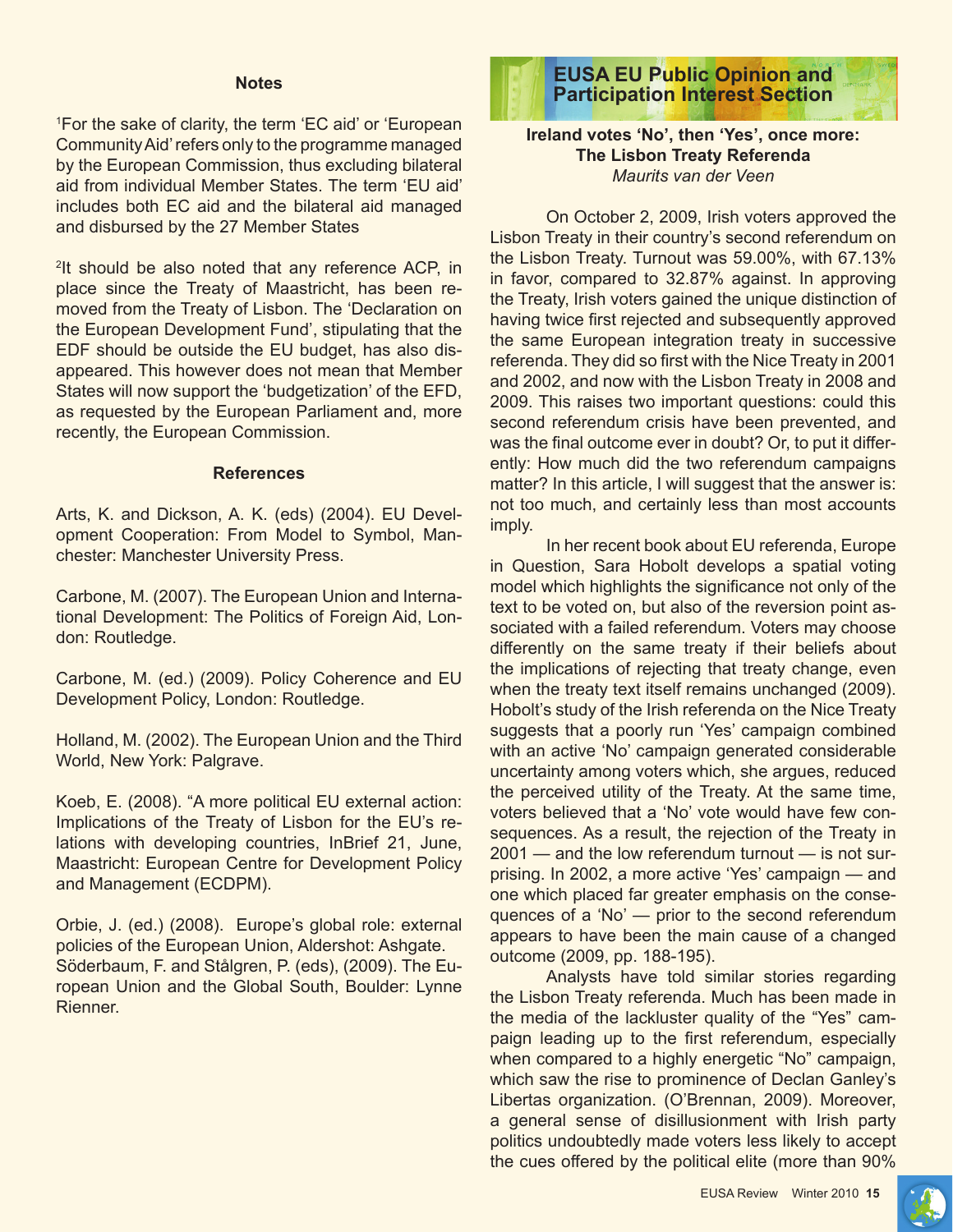of the members of Parliament supported the Treaty) and more likely to believe some of the misinformation spread by various 'No' groups: that Ireland's neutrality was at risk, education and healthcare would be privatized, etc. (Chari, 2008). As had been the case with the Nice Treaty referenda, the run-up to the second referendum saw a more energized 'Yes' campaign, a less united 'No' campaign — without the involvement of Ganley until three weeks before the end — and a far greater emphasis on the negative consequences of a 'No' for Ireland (de Bréadún, 2009).

Such an account suggest that campaign dynamics were decisive: the crisis could have been avoided through better campaigning the first time around, and the final result changed only because a better campaign was mounted the second time. Upon closer inspection, however, the campaigns appear less crucial. Instead, changing economic circumstances drove both outcomes. As Noel Whelan wrote in the Irish Times after the second referendum:

No one should be fooled that this is reflective of an upsurge in Irish love for Europe or enthusiasm for the treaty. This swing was all about the changed economic context. If, out of hubris, the Irish electorate felt they had the luxury of voting No to the treaty in June 2008, they have now out of economic desperation decided this time they had no option but to vote Yes." (Whelan, 2009)

In the next section, I argue that "the luxury of voting No" mischaracterizes the first referendum result. In fact, even the first referendum outcome was shaped by the looming economic crisis.

# **The 2008 Referendum: Clinging to the Present1**

The turnout for both Lisbon referenda was well above the levels one would expect if the Lisbon crisis were largely a replay of the Nice crisis. Both Treaties were quite complex, and in both cases voters complained about the lack of clear information regarding the contents of the Treaty. Hobolt's model predicts that uncertainty about the contents of the Treaty is likely to increase the 'No' vote as well as reduce turnout. Data from the first Nice Treaty support these predictions (2009, pp. 188-195). Turnout for both Lisbon referenda however, was measurably higher than that for the two Nice referenda: 53.1% (Lisbon I) and 59.0% (Lisbon II) vs. 34.8% (Nice I) and 49.5% (Nice II). Unless uncertainty about the Treaty suddenly affected vote choice much more than turnout, which seems unlikely, this suggests that lack of information about the Treaty was less of a factor in the failed first referendum than some accounts have argued.

In fact, opinions about the EU overall were less

of a factor than one might expect. The Irish public is strongly supportive of European integration in general. In the post-referendum Flash EB, 87% of all respondents supported Ireland's membership in the EU. Not surprisingly, the figure for 'Yes' voters was higher (98%) than that for 'No' voters (80%); nevertheless, it is clear that the vote choice of the latter was not driven by a strong euro-skepticism. Moreover, the survey indicated that both camps largely agreed on the implications of Ireland's 'No' vote for the EU and for Ireland's membership therein: only 13% of 'No' voters and 10% of 'Yes' voters felt that the 'No' vote meant Ireland was on its way out of the EU, and both groups were about evenly divided on the statement that "the NO vote will block a more federal Europe".

However, the two camps did differ considerably in their perception of the reversion point. Three quarters (76%) of 'No' voters believed that the outcome would "allow the Irish government to renegotiate exceptions for Ireland", whereas only 38% of 'Yes' voters believed the same. In addition, 59% of 'No' voters believed that the present (i.e. pre-Lisbon) Treaty would be maintained after the failed referendum, whereas just 39% of 'Yes' voters thought this likely. 'No' voters were also much more likely to believe that Ireland's position in the EU would be strengthened as a result of the referendum outcome (39% versus 18%) and, conversely, much less likely to believe that Ireland's position would be weakened (24% versus 64%).

This confidence among 'No' voters that renegotiation was feasible, and would result in a better outcome for their country, is familiar from the failed French and Dutch referenda on the Constitutional Treaty three years earlier. At the time, 66% of Dutch citizens (71% of 'No' voters and 55% of 'Yes' voters) agreed that the failed referendum would allow for a renegotiation "in order to better defend the interests of the Netherlands," and 59% of French citizens (80% of 'No' voters and 27% of 'Yes' voters) believed the same regarding the interests of France.<sup>2</sup> Those campaigning against the Lisbon Treaty in Ireland almost universally argued that the Treaty was essentially identical to the Constitutional Treaty. Since negotiating the Lisbon Treaty had nevertheless been rather difficult, the belief among Irish 'No' voters that another renegotiation was both feasible and likely to result in a meaningful improvement for Ireland suggests a willful ignorance on their part.

In fact, as one observer noted after the first Lisbon Treaty referendum, "the result speaks… of a desperate desire for things to continue as they have been" (O'Toole, 2008). This desire appears to have been driven less by concerns about the implications of the Lisbon Treaty for the future development of the

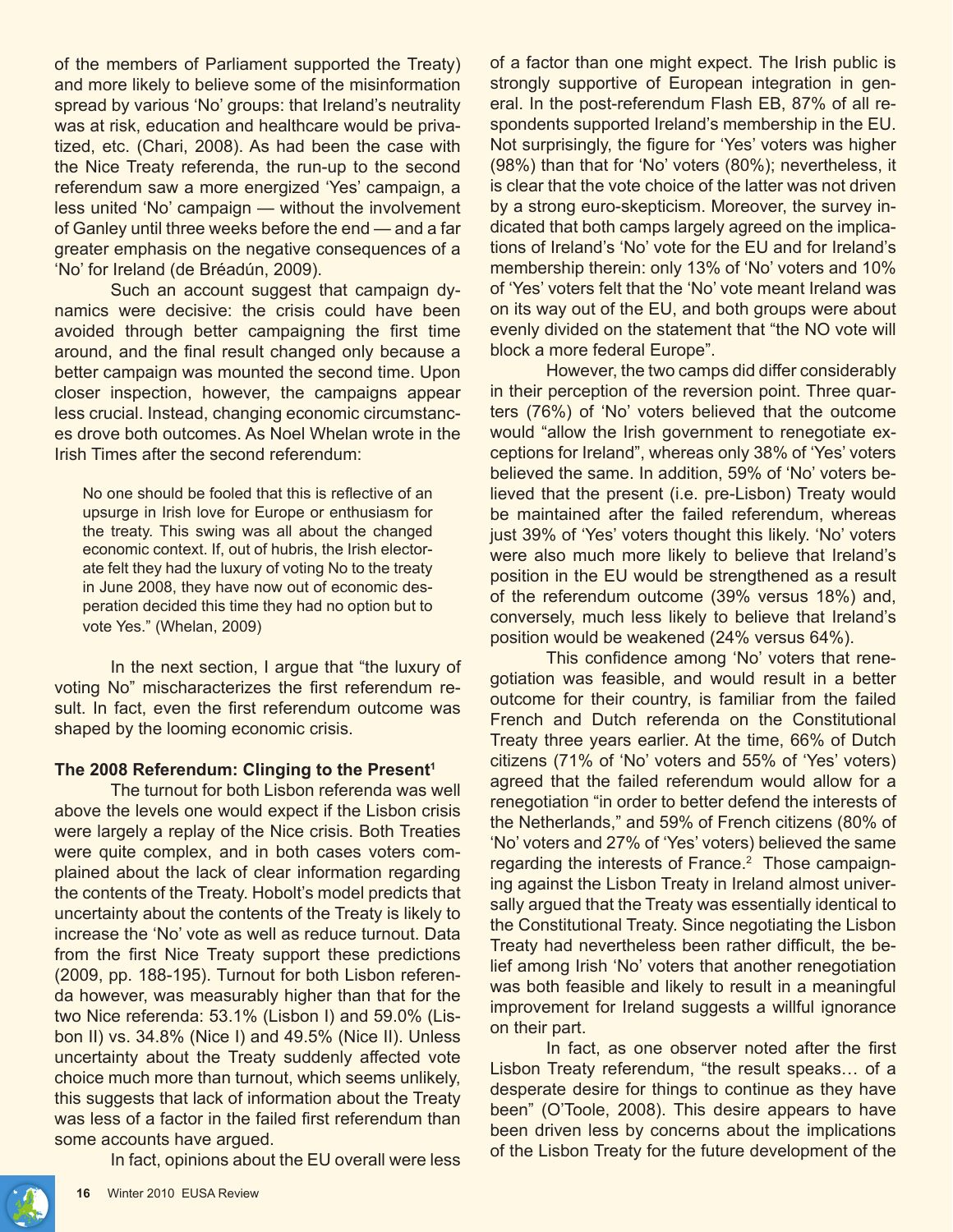EU — on which, as we have seen, 'Yes' and 'No' voters did not differ much — than by fears about the state of the Irish economy. Undoubtedly the 'No' campaign, in playing up some of these fears, had an impact. But uncertainty about the future, amidst a gathering global economic storm, may well have sufficed to doom the first referendum from the start. Turnout figures support this supposition: if voters were simply uncertain about the implications of the Treaty, turnout would likely have been low, as noted earlier. The high turnout, combined with the high proportion of 'No' voters who claim to believe in a successful renegotiation, indicates a desire for things not to change, in a global context where change for the worse loomed on the horizon. Irish 'No' voters were clinging to the present, perhaps even desperately so.

#### **The 2009 Referendum: Looking for a Safe Haven**

By the time the second referendum campaign began, one year after the first referendum, the global economic crisis had hit in earnest, with Ireland one of the most affected countries. The change was already brewing at the time of the first referendum; the Irish stock index (ISEQ), for example, began to trend down in May 2008. By July, a month after the referendum, the government projected a massive budget shortfall, and in August, unemployment rose to the highest level in a decade ("An Emergency Budget — It's Time for Leadership, Not Politics," 2008). By January, it had risen further to the highest monthly level since recordkeeping began in 1967. At the same time, the European Union looked even more important than it previously had. Irish voters had only to examine Iceland's experiences in the Fall of 2008 to realize that things might well have been worse outside the embrace of the EU (and the euro). This was all the information they needed, and rendered the campaign almost moot.

Indeed, turnout jumped far less between the first and second referendum than it had between the two Nice Treaty referenda (from 53.1 to 59.0, and from 34.8 to 49.5, respectively). This already indicates that the second campaign did not make as much of a difference as it had in the case of the Nice Treaty. Moreover, whereas the media coverage of the Nice II campaign had been far more extensive than that for Nice I, the coverage for Lisbon II was less salient than that for the first Lisbon referendum.<sup>3</sup> Also telling is the point in time at which most citizens decided their vote. About 70% of those surveyed after October 2nd had made up their minds by the start of the second campaign. A year earlier, in contrast, the same proportion of survey respondents had not decided on their final vote until the last few weeks of the referendum campaign.

Survey respondents — especially those who

voted 'No' — did complain about insufficient information after both referenda. Here too, however, the pattern is suggestive. Three possible answers captured different aspects of the problem: respondents could state that they felt insufficiently informed/aware of 1) the issues at stake, 2) the content of the treaty, and/or 3) the issues raised by the referendum. As one might expect, an additional year of media coverage, plus a full second campaign, reduced the frequency with which respondents offered each of these answers. However, the decline for the first and third answers was considerably greater (down 12.8 and 13.4 percentage points respectively) than that for the second (down just 5 percentage points). The issues at stake had become much clearer, even if the Treaty itself remained opaque. In other words, changed perceptions of the reversion point were key, not increased information about the Treaty.

Finally, we can turn to the reasons voters gave for their choices. Compared to the first referendum, fewer 'Yes' voters saw the Treaty as serving the best interest of Ireland (56.9% in 2008, 44% in 2009), and the proportion that considered it important to keep Ireland fully engaged in Europe remained more or less the same (16.3% in 2008, 15.4% in 2009). If a better campaign had produced more clarity about the Treaty and thus produced a 'Yes' vote, as many accounts argue, we would expect those figures to look rather different. On the other hand, the proportion of respondents who believed a 'Yes' vote would help the Irish economy more than doubled from 14,9% to 38.1%. Once more, the changed fortunes of the Irish economy appear to have been decisive.

A similar pattern emerges among those who changed their vote from a 'No' in the first referendum to a 'Yes' in the second. Few of these voters expressed changed opinions on whether the Treaty was good or bad for Ireland, whether the EU had been good for Ireland, or whether the Treaty was good for the EU. However, fully a quarter of them indicated that helping the Irish economy in this recession was a factor.4 As the official survey report concludes: "protecting Ireland's national economic interest was the main reason why citizens changed their votes in favor of the Treaty" (Gallup Organization, 2009, p. 20).

None of this is intended to suggest that the referendum campaigns were irrelevant. As noted, fewer respondents complained about a lack of information after the second referendum. Moreover, voters had strong opinions about which campaign they found more convincing: in 2008, 67% of voters felt the 'No' campaign was more convincing, compared to just 15% for the 'Yes' campaign. In 2009 the figures were almost exactly reversed: 18& and 67%, respectively.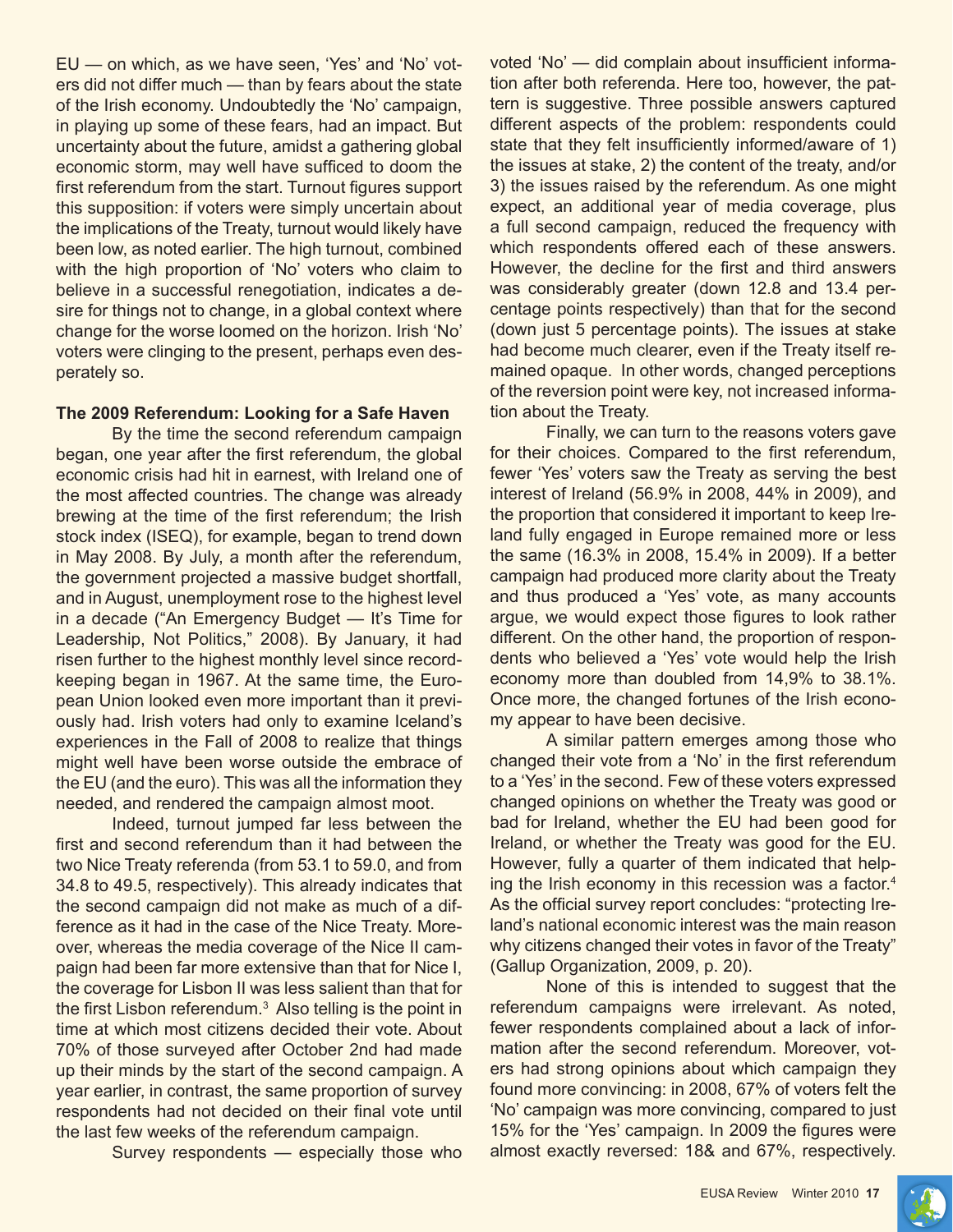(Of course, this need not imply that either campaign changed anybody's mind.) My central point is that the referendum campaigns appear to have had less of an impact than most accounts suggest. This raises some intriguing issues for the study of EU referenda more generally. The raw data of the October 2009 postreferendum Flash EB remain under embargo, but it will be worth analyzing the responses in more detail once they become available. The logical starting point is the model presented in Hobolt's excellent Europe in Question; as I have tried to suggest here, however, some additions or modifications may be necessary.

**Maurits van der Veen**, University of Georgia

#### **Notes**

**1** Unless otherwise noted, survey results in the remainder of this article are drawn from the two post-referendum Flash Eurobarometer surveys: nr. 245 in June 2008 (Gallup Organization, 2008) and nr. 284 in October 2009 (Gallup Organization, 2009).

2 Data from Flash EB 172 and 171, respectively.

3 To give one very simple statistic: the search term "Lisbon Treaty" produces 813 hits in the archive of Irish Times for the three months prior to the first referendum, whereas it produces 693 hits (15% fewer) for the three months prior to the second referendum. The pattern for "Nice Treaty" in 2001 and 2002 is the opposite: the three months prior to the second referendum saw nearly 75% more hits (589 compared to 338).

4 In fact, the official survey report claims the figure is as high as 46% (Gallup Organization, 2009, p. 20), and the analogous figure for those who changed from not voting to voting 'Yes' 40%. However, these data appear to be at odds with the tables later in the report (2009, pp. 65- 66).

#### **References**

An Emergency Budget — It's Time for Leadership, Not Politics. (2008, 4 September). Irish Examiner. Retrieved from http://archives.tcm.ie/irishexaminer/2008/09/04/ story71418.asp

Chari, R. (2008). Why Did the Irish Reject Lisbon? An Analysis of Referendum Results. Madrid, Spain: Real Instituto Elcano.

de Bréadún, D. (2009, 1 October). Cowen Rules Out Third Referendum if Treaty Is Rejected. Irish Times. Retrieved from http://www.irishtimes.com/newspaper/ ireland/2009/1001/1224255613498.html

Gallup Organization. (2008). Flash EB No. 245: Post-Referendum Survey in Ireland: Analytical Report. Brussels, Belgium: European Commission.

Gallup Organization. (2009). Flash EB No. 284: Lisbon Treaty Post-Referendum Survey Ireland 2009. Brussels, Belgium: European Commission.

Hobolt, S. B. (2009). Europe in Question: Referendums on European Integration. Oxford, UK: Oxford University Press.

O'Brennan, J. (2009). Ireland Says No (Again): The 12 June 2008 Referendum on the Lisbon Treaty. Parliamentary Affairs, 62(2), 258-277.

O'Toole, F. (2008, 14 June). Result is a Reflection of Popular Belief That Things Can Only Get Worse. Irish Times. Retrieved from http://www.irishtimes.com/newspaper/ireland/2008/0614/1213369844754.html

Whelan, N. (2009, 5 October). Resounding Yes Result Reflects Change in Economic Conditions. Irish Times. Retrieved from http://www.irishtimes.com/newspaper/ ireland/2009/1005/1224255889586.html

# **How to Support the European Union Studies Association!**

#### **Library Membership**

 \* To build the EU-related library collection. \$150 / year

#### **Sustaining Membership**

 \* Free conference access for up to 4 graduate students.

 \* One free 1-page advertisement/announcement in the Review per year. \$1,000 / year

#### **Contributing Membership**

 \* 25% conference fee reduction for up to 4 graduate students.

 \* 50% reduction on one 1/2-page advertisement in the Review per year. \$500 / year

Your gifts are tax-deductible to the extent allowable by U.S. tax law. Include a contribution with your membership renewal, or contact the EUSA Office to make a contribution. Call 412.648.7635 or email EUSA.

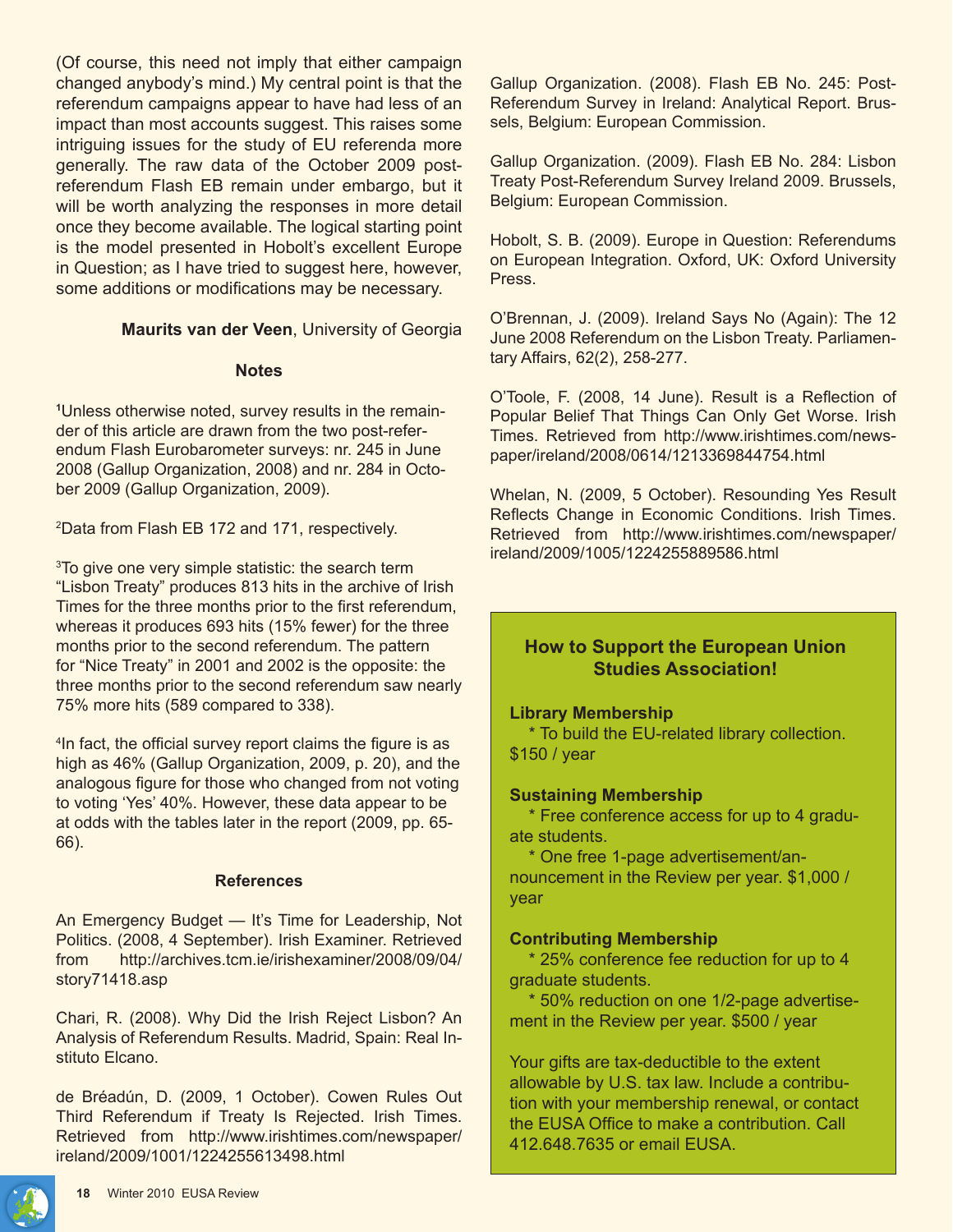

# **Teaching EU History** *George J. Sheridan, Jr.*

Introducing students to the European Union is a challenging enterprise. This I have learned in teaching a course at the University of Oregon in the European Studies program, designed for a student body with little or no background in the European Union. The course, titled "European Union History," takes an historical approach to the topic, reflecting my own trajectory of expertise that began with the teaching of European economic history and, since the early 1990s, has focused on contemporary Europe. The reflections in the present essay convey some of the main impressions derived from this experience. Admittedly, these observations will apply more closely to a pedagogy having generalist aims than fostering disciplinary expertise.

The challenges of the enterprise are mainly two. The first shares with the teaching of any new subject, regardless of discipline and topic, the necessity to generate rather quickly a knowledge and understanding of basic frameworks, information, and concepts without which discussion of large issues, significant relationships, and broader interpretations is limited at best. For the study of the European Union, this means a basic literacy of the terminology, the conceptual handles, the historical landmarks, and the institutional frameworks of European integration. The historical elements require, additionally, conveying an acquaintance with historical actors, events, and contexts entirely or largely unfamiliar to most students. Transmitting this kind of elementary factual knowledge is a challenge in all history teaching, and teachers of history must learn the art of doing so with an eye to both the essential (that is, the art of avoiding cumbersome detail and overwrought explanation) and the nuanced (that is, judicious insertion of detail and refinement of explanation to curve an account that might initially come across as linear).

There is a second type of challenge in teaching European integration history that distinguishes this teaching from that of most other historical topics. This is keeping the subject interesting, engaging students' attention and interest while communicating a basic knowledge of the subject area. The challenge is augmented by the hard-to-deny fact that, apart from certain dramatic events in EC/EU history that lend themselves to arresting narrative, many of the important features of the EC/EU story are either inherently uninteresting to relate or require laborious and tedious preliminary background. Interest in such topics rises, it is true, as one becomes more EC/EU literate, and as the capacity for conceptualization and analysis become progressively possible. At that point ideas and arguments can "trump" the potentially deadening effect of institutional facts and policy details. But this requires a rather high order of learning discipline and deferred satisfaction that are not readily encountered among young (and many not so young) learners today. The challenge here concerns less the choice of content, for the latter is to a large extent given by the subject, than finding a way to involve the student in the generation of that content. This calls for a participatory type of learning that ideally models, to whatever degree is practical, the experience of encountering issues within the EU itself.

# **Literacy and Knowledge: Constructing the EU Historically**

The task of building a foundation of knowledge of EU fundamentals breaks down into three main steps in EU literacy: landmark treaties, major policy initiatives, and EU institutions. In a course having a primarily historical orientation, these objects are the main constituents of the developing story of European integration since the end of World War II. To the extent possible, the essential contours and provisions of each object, and the complexity surrounding each one's origins, architecture, and interpretation, are made part of that story, or are at least elaborated parallel to the telling of the historical account in which the object was a main consideration. This means including a certain density of presentation and explanation of high priority topics, beyond that required by the basic historical narrative, with the aim of providing a more concentrated policy focus later in the course. Integrated with such exposition of specific topics are certain self-contained historical narratives that have interest apart from this latter goal. Such narratives introduce key actors and events, include discussion of relevant context for explanation of particular actions and occurrences, and, in some instances, exhibit drama.

The framework that I have employed for undertaking this task is largely chronological. The following topics are treated in order: origins of European integration (1945-1952), origins and creation of the European Common Market from the European Coal and Steel Community (ECSC) to the European Economic Community (EEC ) (1952-1958), the early Common Market and the de Gaulle era (1958-1969), the period of Eurosclerosis (early 1970s – mid 1980s), the Single European Act (early Delors presidency to around

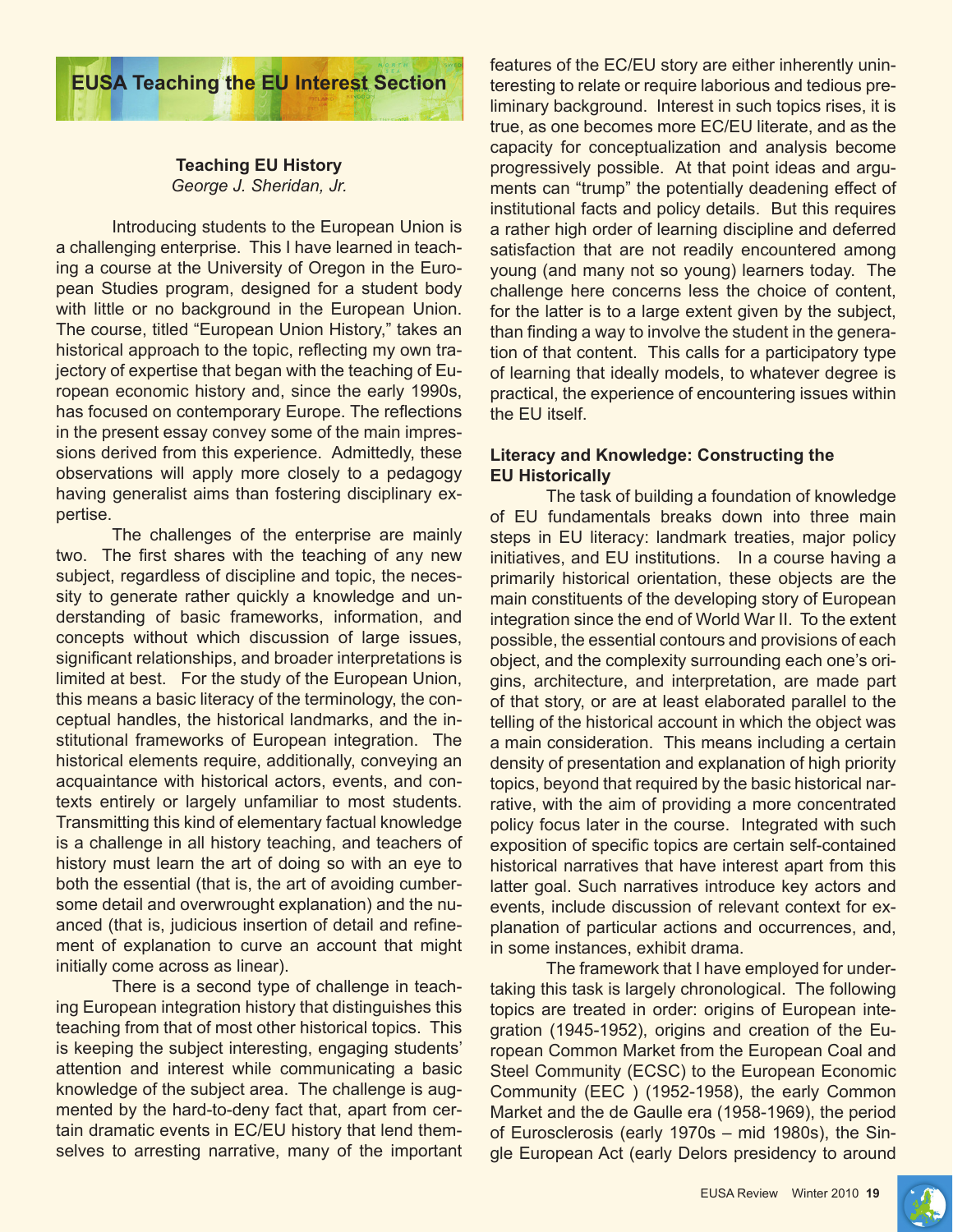1988), origins and the creation of the European Union (1988-1993), and the evolution of the European Union since 1993. Within this chronological framework each of the landmark treaties is presented as the particular outcome of an historical process of issues, actors, and events, and also with attention to the major provisions of each treaty. The treaties are the familiar ones: the Treaty of Paris establishing the ECSC (1951), the Treaties of Rome creating the EEC and Euratom (1957), the Single European Act (1986), the Treaty on European Union (TEU) creating the European Union (1992), and the text that began in the Convention on the Future of Europe and ended as the Lisbon Treaty (2007). The policy initiatives that lend themselves to most extended discussion in this overview are the customs union and the Common Agricultural Policy (CAP), the internal market, the single currency as the key robust provision of the Treaty on European Union, and enlargement as both part of a long-term process of building European community since the early 1970s and as a major transformative initiative following the Treaty on European Union. (Another possibility, which I have not used but which seems promising to draw students in, would be any of the several transatlantic trade dispute cases from the 1963 chicken war to GMOs, steel, and so on). Two initiatives associated with failures of integration are included in this account: the European Defense Community of the early 1950s, and the European Constitution defeated in two national referendums in 2005. One landmark achievement affecting subsequent progress towards an internal market is given attention as a major initiative, even though this was not a policy action in the same sense as the others. This is the ruling of the European Court of Justice on the Cassis de Dijon case (1979), establishing the principle of mutual recognition.

Introducing the institutional dimension of integration presents special opportunities as well as challenges in approaching integration as an historical process. The main opportunity lies in introducing institutions as tentative—experimental and contested enterprises in each historical phase of the developing architecture of integration. Historically rendered, these are presented as subject to question and to repeated revision in the course of the Community/Union's moving towards ever more differentiated and "higher" levels of integration. This approach to institutions avoids a tendency to regard these as in some sense relatively fixed and full blown instruments of policy making and policy implementation. The historical approach thus readily communicates to students both the centrality and the malleability of the institutions of European integration. The challenge resides in articulating the complexity and ambiguity of the institutional picture, which brings the teacher back to the difficulty of introducing any new historical topic, only here magnified; namely, how much institutional detail and explanation to provide at any given point in the historical account. The institutional dimension also offers the occasion, and in some instances the necessity, to engage larger theoretical issues with regard to European integration, such as federalism and supra-nationality. In one sense the task is simplified by associating certain major institutional creations and revisions with particular landmark treaties. For example, both the treaty creating the ECSC (Paris) and the treaty creating the European Common Market (Rome) lend themselves readily to overall presentations of the institutional framework of European integration, including the respective powers and membership of each institution and salient principles associated with the institutional framework adopted for each Community, such as the supranational bias of the ECSC. Another kind of opportunity is provided by discussion of certain landmark developments, such as the Cassis de Dijon decision as an occasion for elaborating on the role of the European Court of Justice as furthering integration through case law. Initiatives such as Community "summitry" in the early 1970s and the first direct elections of a European Parliament in 1979 serve respectively to introduce an additional institution of long-term importance, the European Council, and to elaborate on the challenge of fostering popular sovereignty in the Community and, eventually, in the Union. Both of these latter occurrences fit into a narrative dominated by the theme of "Eurosclerosis," as examples of efforts to transcend institutional immobilisme and as exceptions to an otherwise prevalent Euro-pessimism.

An historical approach offers certain occasions where an engaging and multi-layered account of issues and events facilitates the introduction and analysis of institutional and policy topics. In these instances a kind of "high drama" associated with particular moments of transition or crisis sweetens the otherwise mundane task of cultivating EU literacy. I have found three such occasions especially fruitful for such purpose. One is the account of the origins of European integration in the immediate postwar years, culminating in the Schuman Declaration and the creation of the ECSC. The second concerns the "empty chair" crisis of the mid-1960s. The third addresses the renewal of integration commencing around the mid-1980s with the resolution of the budget crisis and the agreement to form an internal market by means of a case-by-case approach focusing on elimination of non-tariff barriers. The drama of renewal accelerates with the negotiation, the signing, and the turbulent ratification of the Maastricht Treaty in the early 1990s. Each of these

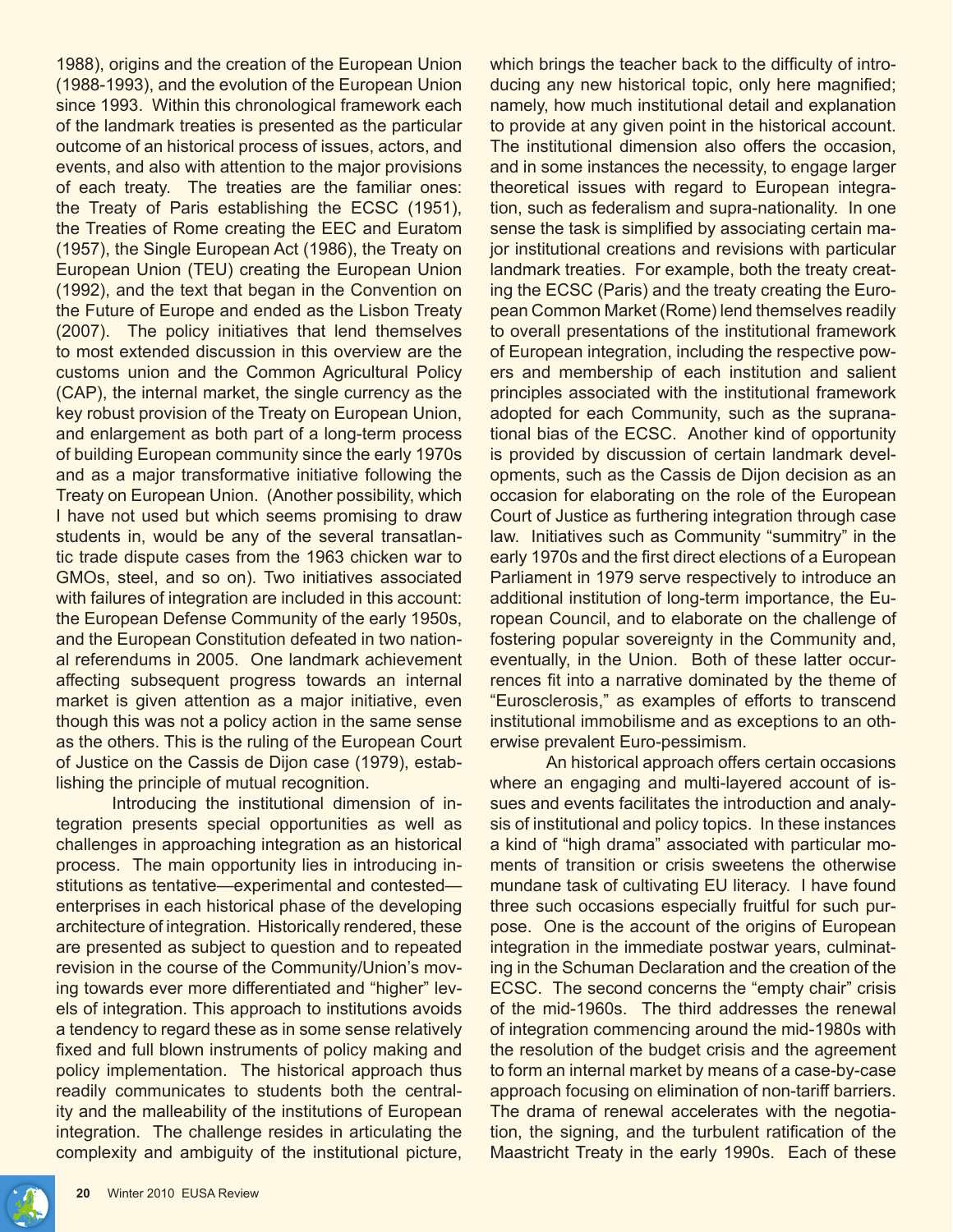provides material for a richly contextualized narrative with key roles for imposing personalities, along with the opportunity to introduce or elaborate on major institutions or policies of broad significance for European Union affairs.

The origins narrative provides especially fertile ground for contextualizing and assimilating three different yet convergent strands of postwar European history: an economic and business history of reconstruction, a classic foreign policy history centered on the perennial "German question" sharpened by the French national interest, and an international history of Cold War origins and imperatives, in which American and German interests come together in the creation of a politically democratic and economically liberal West German federal state. The personalities involved in this drama are of the most engaging and even colorful kind: the French spirits manufacturer and war purchasing agent Jean Monnet, the ascetic and devout Lorrainer Robert Schuman, and the conservative Rhinelander Konrad Adenauer. The climax of the drama is nothing less than the initial modeling of a unique approach to building European community; namely, to quote one of the actors (Monnet 1978, p. 316), "the building of a new Europe through the concrete achievement of a supranational regime within a limited but controlling area of economic effort."

The story of the "empty chair" crisis brings to center stage two other strong personalities whose clash of temperament and European vision generates a drama of near Shakespearean dimensions. Commission President Walter Hallstein and French President Charles de Gaulle articulate the deep, unresolved, and subsequently re-emerging, contest between the aspiration towards a supranational Europe, led by the Commission, and the reality of a memberstate-dominated "Europe of the Fatherlands," represented by the unanimously-governed Council of Ministers. While involving these fundamental issues of European governance, the clash brings to the fore key policy matters—the budget, CAP, the customs union and highlights the significance of one the Community's best proven formulas for success—prior agreement on and adherence to timelines. Vigorous personalities—Margaret Thatcher, François Mitterrand, Helmut Kohl—also take center stage in the rapid march from European Community to European Union, circa 1984 to 1993, but here in a drama, to pursue the analogy, of a "comedy" of "ever closer union" rather than the immobiliste "tragedy" of 1966. Each personality represents a critical phase or turning point in their respective national political histories, but positioned differently along the ideological spectrum. With the deft urging of a fourth personality, the "European" Jacques

Delors, and a pro-liberal international economic environment, these nonetheless find common cause in a bold new vision for a united Europe, despite their otherwise incompatible ideological vintages. The fall of the Berlin Wall and the re-unification of Germany heighten the drama, which concludes with the most ambitious sovereignty-abdicating agreement to date, the decision to adopt a single European currency and to subscribe to common macroeconomic policies to make that currency work. In these narratives there is no need to embellish or even to simplify policy details or issues of fundamental principle to maintain student interest. The scenarios are sufficiently engaging and intellectually absorbing to make the acquisition of EU literacy a delightful task.

# **Engaging the Individual Student: Learning by Doing**

The appeal of intrinsically interesting narrative with arresting drama and flashy personality can only go so far as a way of "widening" and "deepening" students' familiarity with EU issues and processes. The challenge of engaging student interest can be addressed more systematically. Ironically it is the abundance of EU documentary sources, the reading of most of which is a dreary prospect, which facilitates this undertaking. The approach I adopted for the "European Union History" course combines the historian's fascination with "the sources" (meaning primary sources) with the policy-maker's focus on concrete problems and practical solutions. I do this in two ways. Beginning at about the mid-point of the course, I divide the remainder into three weekly modules. These are devoted respectively to economic policy, social policy, and external relations. Each module has two components. One consists of my presentation of core topics in each policy area—big-picture bullet points, in effect. These include major theories as well as specific policies addressing core issues in the policy area. The approach is thematic and analytical rather than historical. The second component consists of student presentations of their individual research on particular policy topics in the relevant area, and interaction with other students in a small group forum to share the results of their research and to identify convergent themes. The research is undertaken as part of the independent project work for the course, and has certain mandated requirements in terms of use of original EC or EU sources. Students generate their own topics and undertake the research in a variety of source collections, such as the Bulletin of the European Union, the General Report on the Activities of the European Union, and specialized publications such as Eurobarometer. Priority is placed on research in these original sources,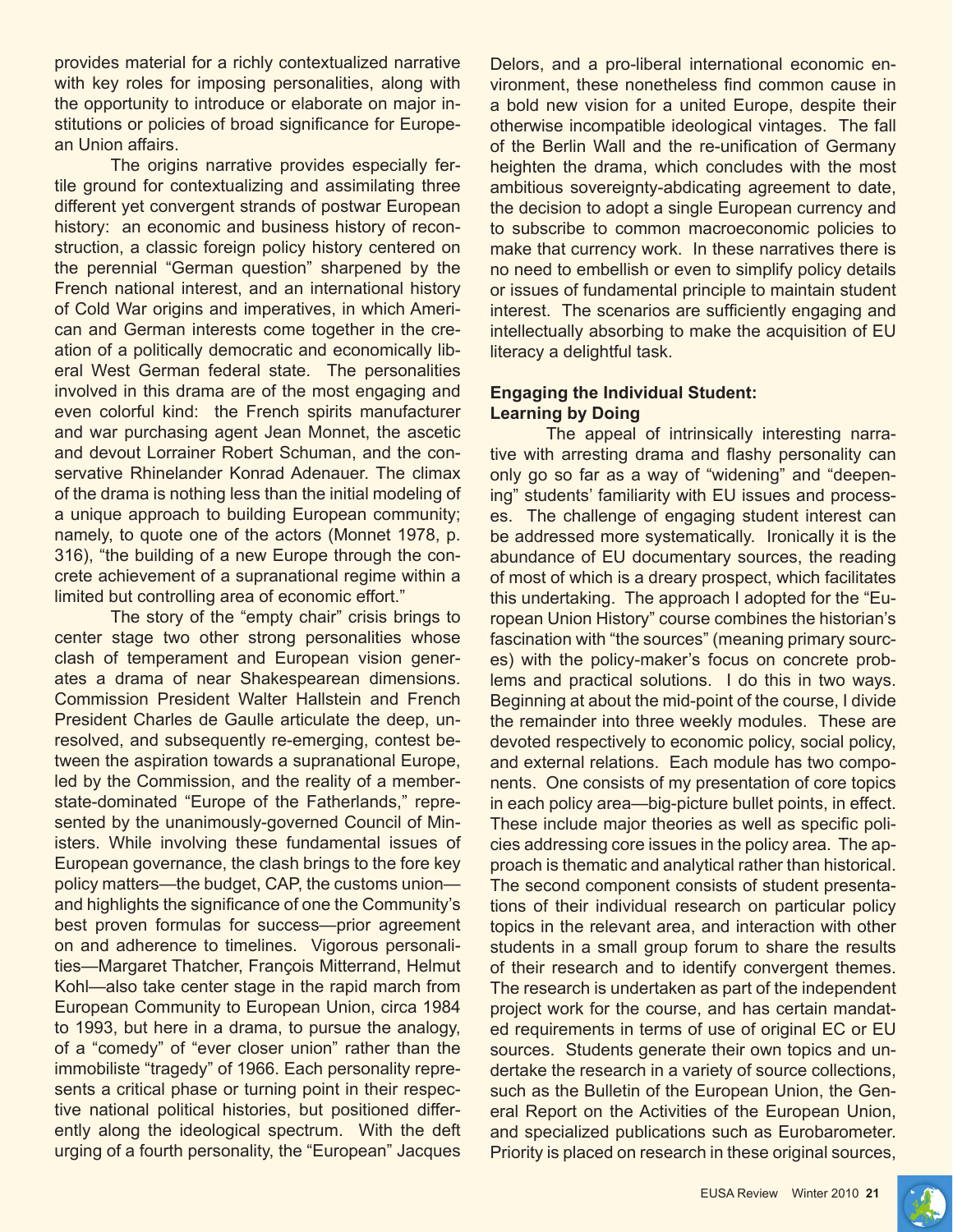with a very limited topical focus, rather than on investigating and analyzing policy issues through secondary sources. Each student thus becomes knowledgeable about that precise topic in her or his group, referencing the same materials as those generated and consulted by EU policy-makers themselves. The result, I have found, is a level of student engagement far beyond that generated by "book learning" alone. Especially impressive have been instances of creative searching and locating unanticipated documentation, and the enthusiastic contribution to student discussion that ensues.

Undertaking this kind of research requires a prior introduction to the sources themselves and, especially, to methods of using these for the kind of tasks students are asked to perform. Ideally this would involve a parallel workshop, or special sessions, taking place in the first half of the course centered on the actual processes by which EU documents are generated and published. The outcome of such a workshop would be a familiarity with the structure of the main sources and communicating certain tips and tools for searching these sources. Especially important is an understanding of EU legislation and of the respective roles of the three institutions primarily involved in lawmaking in the European Union: the European Commission, the European Parliament, and the Council of the European Union (the Council of Ministers). Through what is essentially a hands-on process that will culminate in an individual case study, students learn by doing the complex functioning of these three core institutions.

The individual student's research task is aided in the course by a specially-designed course website that serves simultaneously as an elaborate syllabus, as an introduction to and overview of sources, and especially as a user-friendly window with links to online documentation, reference, and external websites that students can use in their independent research. In addition to ready access to EU documents in the Bulletin and General Report, for example, the website home page provides "Quick Links" to the EUROPA website, to the official website of the European Commission, to the A to Z Index of European Union Websites provided through the website of the European Commission Delegation to the United States, and to the University of Pittsburgh library's EU reference and subject guides. Part of the class time in the initial weeks of the course is devoted to a "tour" of these sites, especially the very elaborate EUROPA website.

Instruction in EU documents and their corresponding legislative antecedents, and the building of a website custom-designed for the purposes of this course, benefited from a unique collaboration between me and two units of the university library. These were the Government Documents department, the head of which had expertise in European Union materials, and the university's Center for Educational Technologies, which built the website. Through Government Documents, students had access to a wealth of source materials, both historical and contemporary, and with the guidance of its head, special instruction in accessing these materials. He walked students through the law-making process in the EU, so that, in searching for documents on specific topics, students understood how these had been generated and thus were able to locate and make use of relevant subject indexes and search engines. The construction of the website involved extensive dialogue between me, librarians, site designers and technicians, in which the priorities of content were balanced with both aesthetic and "user- friendly" considerations. In the years following the initial construction, our Center for Educational Technologies built additional features into the website. These included "factoids" of interest in the history of European integration, as well as a variety of interactive features for instructional, reference, and research purposes. Among the latter were maps; comparative graphs of indices such as exports, government expenditures, immigration, per capita GDP and the like; EU institutions; and regions and regional policy. The most ambitious interactive feature built into the website is an EU timeline. The timeline enables students to access, for each year since 1945, prominent EU events (such as the Schuman Plan or the Empty Chair crisis), world events, and EU personalities, and for each such item, a brief overview, visual images or video clips, links to online sites for accessing additional information or documents, a brief subject bibliography, and cross references to related timeline items.

# **Course Textbooks and Other Teaching Resources**

In addition to the content accessed through the website, the course uses as its main text Desmond Dinan (2005). This has the advantage of extensive treatment of each EU institution and of each major policy area, in addition to providing a comprehensive historical overview. The text is ideally suited to the course's joint historical/narrative and thematic approach, and to the priority given to the aim of developing institutional and policy "literacy" among students. In addition, a rich collection of documents pertaining to the formative years of European integration (Wells 2007), that includes a concise narrative of events of this period, is being used in this year's course. The course has also made use of various free publications of the Office for Official Publications of the European Communities, on topics such as environmental policy, language issues,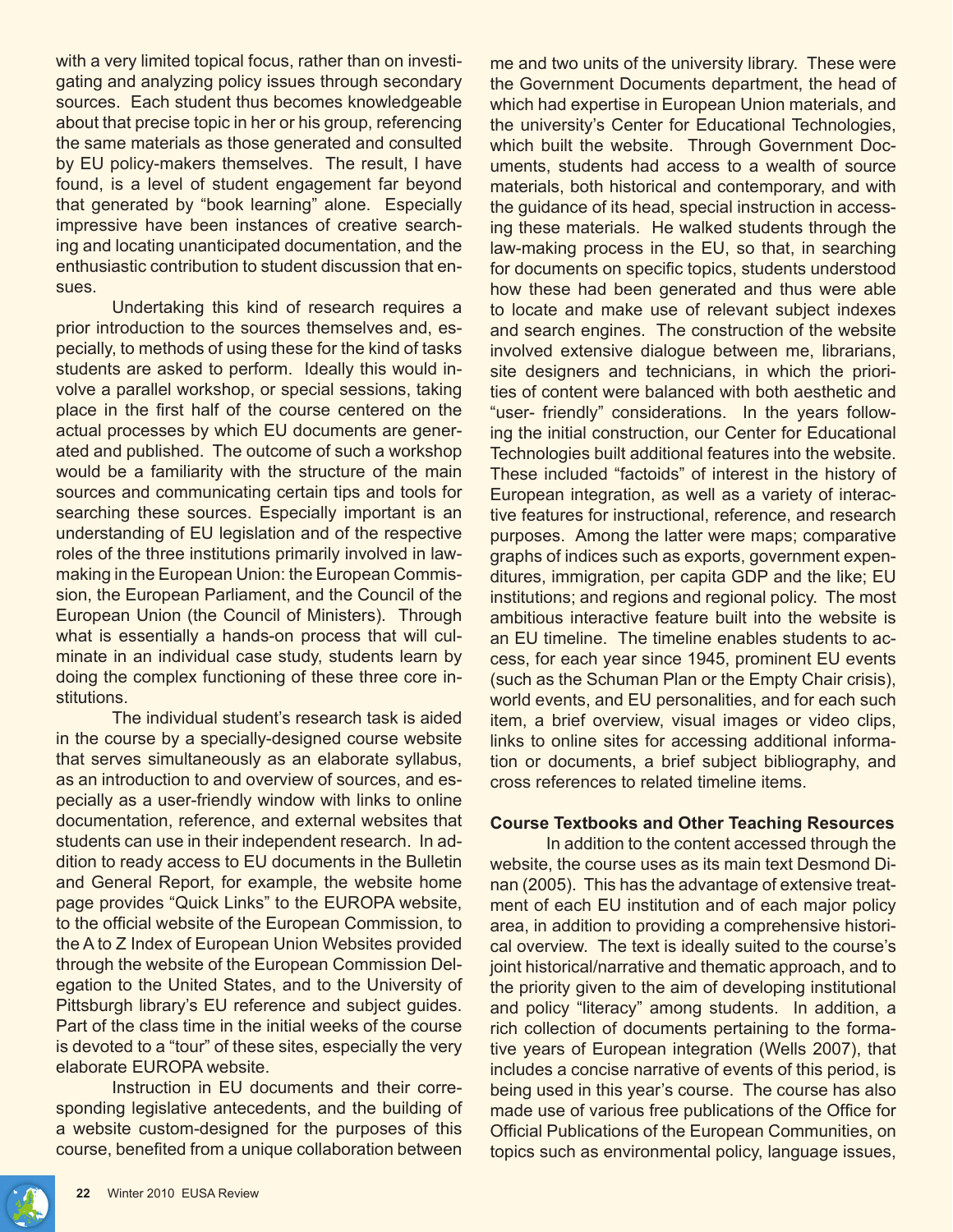public opinion surveys, and regional policy. Especially valuable has been Klaus-Dieter Borchardt (2000) on Community law institutions and procedures, currently available online through EUROPA.

The course has served, finally, as a forum for guest lectures and videoconferences with distinguished EU officials, facilitated through our university's affiliation with the European Union Center at the University of Washington. On one occasion, the course was enriched by a two-week visiting professorship of a distinguished European scholar of integration, Staffan Zetterholm, Jean Monnet Professor in European Political Integration at Aalborg University. Each year "European Union History" has thus welcomed a variety of enrichment opportunities providing personal contacts and horizons of expertise on contemporary European Union affairs that contribute handsomely to the student learning experience.

> **George J. Sheridan, Jr.**, University of Oregon, Eugene

#### **References**

Borchardt, Dr. Klaus-Dieter. 2000. The ABC of Community Law. Fifth Edition. Luxembourg: Office for Official Publications of the European Communities.

Dinan, Desmond. 2005. Ever Closer Union: An Introduction to European Integration. Third Edition. Boulder, Co., and London: Lynne Rienner.

Monnet, Jean. 1978. Memoirs, tr. Richard Mayne. New York: Doubleday & Company.

Wells, Sherrill Brown. 2007. Pioneers of European Integration and Peace 1945-1963: A Brief History with Documents. Boston and New York: Bedford/St. Martin's.

# **Mark your Calendar!**

 The 2011 EUSA Biennial Conference will take place at the Hyatt Regency Boston March 3-5, 2011

Past conference programs are available on our website www.eustudies.org.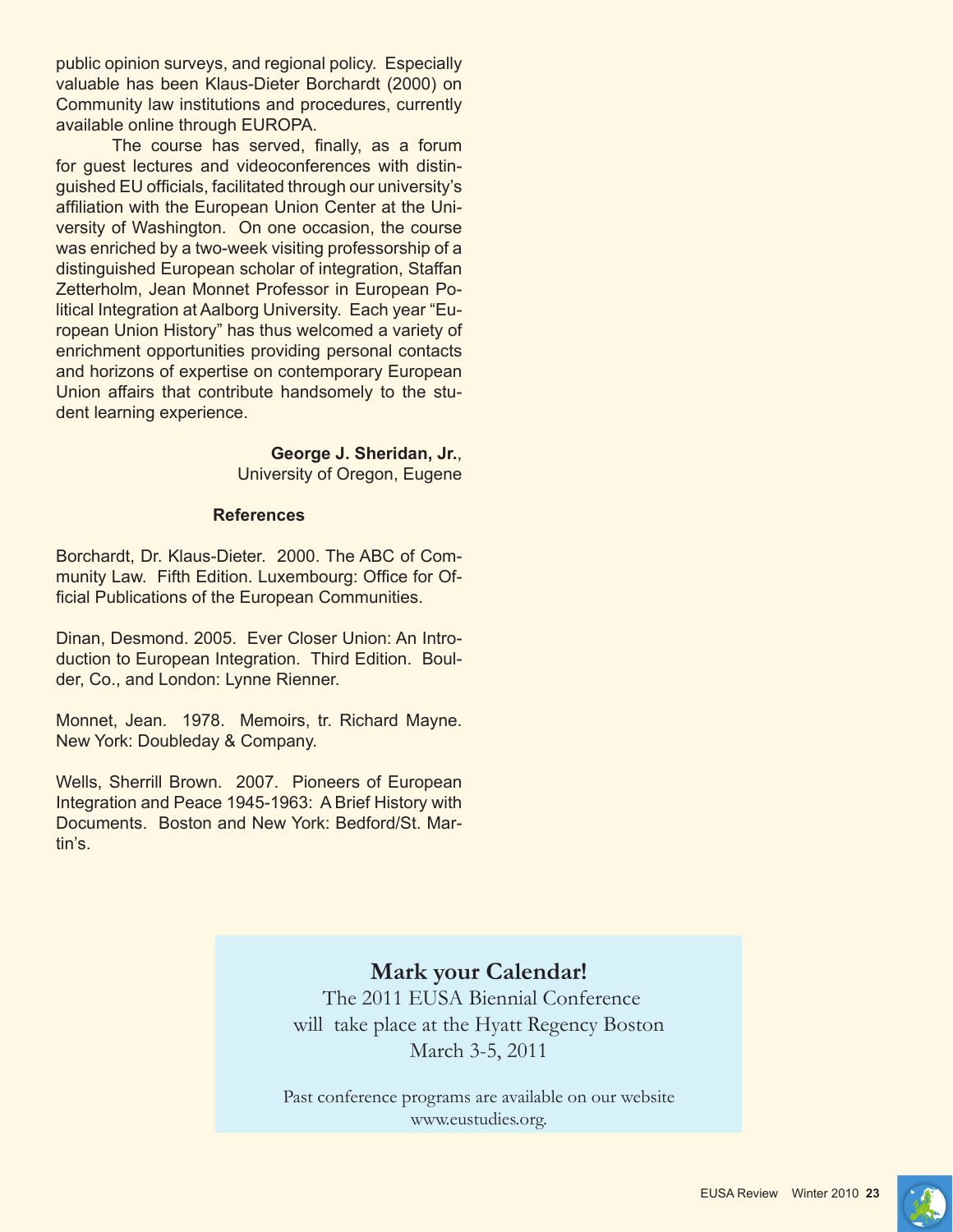

**Menon, Anand**. *Europe: The State of the Union*. London: Atlantic, 2008

Anand Menon's latest book is not, nor is it intended to be, an academic text breaking new theoretical ground. Instead, Europe: The State of the Union is a highly readable, accessible- and at times even wittylook at the development of the European Union with a distinct point of view.

In Menon's assessment, the EU plays an important role for the national leaders of the member states who can shift responsibility to the EU for necessary but potentially unpopular decisions. At the same time, those same national leaders can score political points in the domestic arena by attacking in public the policies that they privately push for at the EU level. This tension between doing what is necessary for the member states of the EU to prosper in the current international environment and doing what is necessary to win re-election is a consistent driver of events, or what Menon terms, "the paradox of integration". The EU is thus both a necessary and effective tool of the member states, but one that they are reluctant to let stray off the leash held by the national governments.

Europe: The State of the Union is divided into sections whose headings ("Europe for the Exasperated", "Fragile Union") give some indication of Menon's realistic, some might say jaded, view of what the EU is and does. Beginning with a summary of the history of the EU, Menon tells the story of how it evolved from something as ostensibly limited as the European Coal and Steel Community, making it clear that the seeds for the EU were contained within the ECSC. He then moves on to a more detailed explanation of how the common market works in theory and practice, the progress of the EU in taking on new challenges that

#### *EUSA members interested in reviewing recent EU-related books, please contact the reviews editor:*

Dr. Amie Kreppel Center for European Studies 3324 Turlington Hall PO 117342 University of Florida Gainesville Florida 32611-7342, USA Kreppel@ces.ufl.edu

*Publishers should send two review copies of books directly to Dr. Kreppel.*

fall in the sensitive realm of Justice and Home Affairs, and the development of a Common Foreign and Security Policy. Menon weaves a basic concept throughout the work: the EU is, and is likely to remain, a collection of nation states that recognize the value of integration, but whose leaders will consistently push their national agenda as well as personal political interests at every opportunity.

The core strength of the book is that it provides a lucid overview of what the EU is and what it does, but more importantly why it exists in its current form and where it might be going. This is a significant achievement in and of itself that should be of particular value to citizens of EU member states. Menon manages to strip away the jargon and simplify the structures of the EU in a manner that makes the subject- and its importance- easily accessible to non-specialists.

One negative point is the surprising lack of reference to the transatlantic relationship. Not only do the United States and the EU maintain the single largest trading relationship in the world, they are also bound together on security issues because most member states are also members of NATO. That security relationship was also an important factor in resolving the security dilemma that allowed the space for the antecedents to the EU to develop. A bit more discussion of this relationship, particularly in the section on the evolving role for the EU in foreign and security policy, would have made for a more complete discussion.

This, however, is a relatively minor complaint. Europe: The State of the Union fills a needed gap in the popular literature on the EU and gives non-specialists a clear-eyed explanation of the EU without being slavishly pro-EU or Euro-skeptic.

#### **Zachary Selden**

**Chang Michele**. Monetary Integration in the European Union. New York: Palgrave Macmillan, 2009.

Monetary Integration in the European Union provides a comprehensive overview of the creation and evolution of the Economic and Monetary Union (EMU), its institutions and policies of economic coordination, as well as the EMU's significance for political integration in the European Union (EU). This volume is logically divided into four sections, based on the questions that are primarily addressed by the chapters in each section. Chapters two and three provide an overview of the history of monetary integration, focusing on the political and economic reasons behind the particular nature of the EMU. The next three chapters present the institutions that shape decision-making

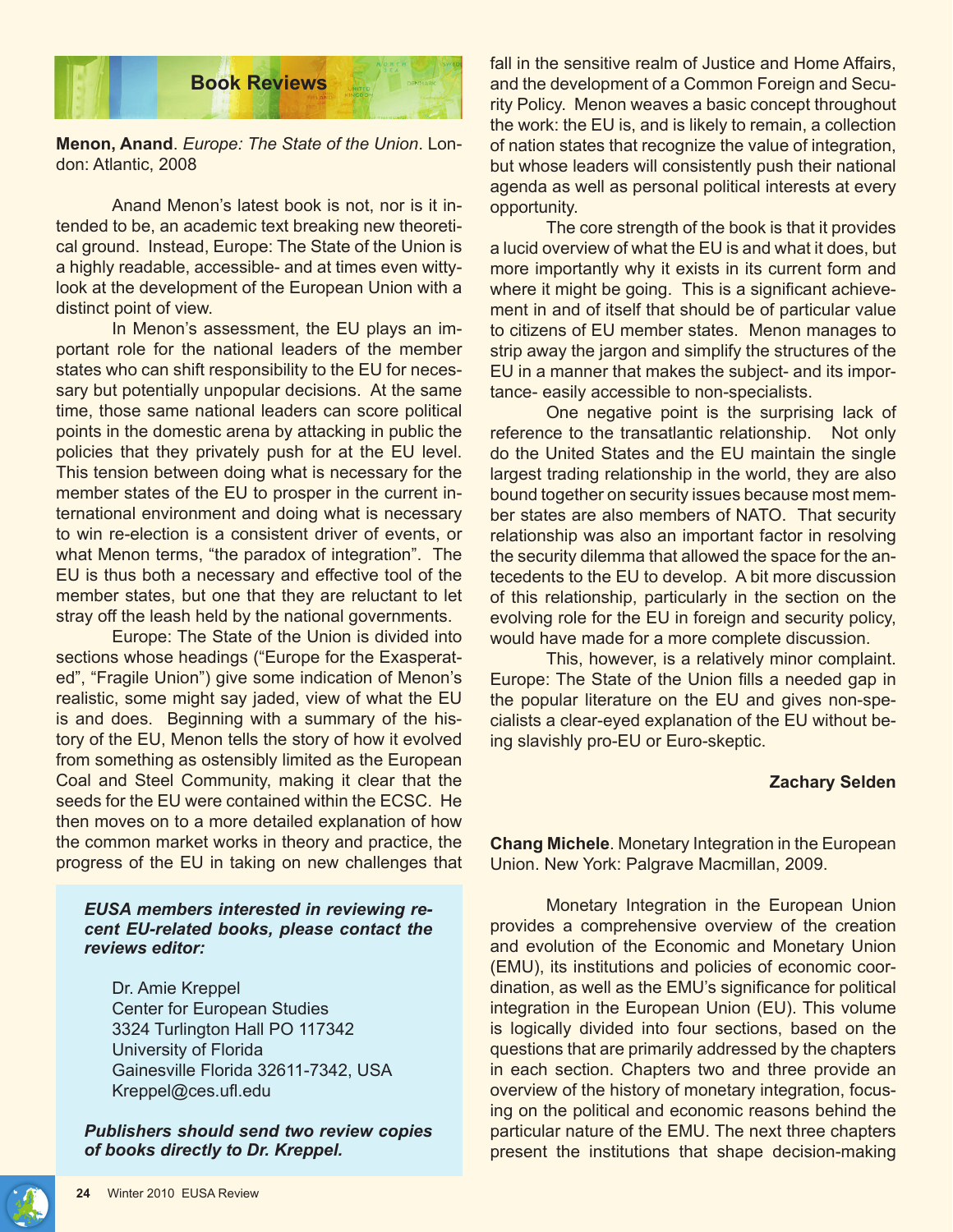in the monetary union, especially the European Central Bank, and the policies of economic coordination, through the Stability and Growth Pact and the Lisbon Strategy. Chapters seven and eight look at the EMU from outside of the Eurozone, considering the impact of opt-outs and the slow adoption of the single currency by the new member states, as well as discussing the international importance of the Euro in comparison with the dollar as a major reserve currency around the world. The last chapter provides a balance sheet of the Euro-zone, and the conclusion presents Chang's argument for a closer cooperation and coordination among member states and supranational actors regarding economic policies.

Each chapter in Monetary Integration is structured similarly, starting with a description of historical processes, theories, institutions, or policies, and then moving to discuss the role of ideas, interests and institutions in shaping the outcomes presented at the beginning of the chapter. In theoretical section of each chapter, Chang focuses on summarizing scholarly works by economists and political scientists, adding her own analysis where appropriate. Among the ideas, interests and institutions that are discussed in multiple contexts are the theory of optimum currency areas, the 'sound money' paradigm, German leadership as well as desire of other member states to balance the dominant role of German-type policies, the conflicting interests of large and small member states, as well as political business cycles.

The main conclusions of Monetary Integration are as follows. (1) Political factors clearly shaped the development and the nature of monetary integration despite the existence of strong technocratic reasons for the establishment of the EMU. (2) Neither of the three objectives of monetary integration, increased political cooperation, economic growth and greater international influence, are fully achieved and the EMU is at least partly responsible for its lack of success. (3) Important economic decisions continue to be made at the member state level without coordination with EU institutions or other member states, and at the same time (4) member states continue to diverge regarding their preferred policy objectives.

Chang concludes that the creation of the monetary union is on balance a success but argues that faced with significant challenges in the future, the EMU needs to overcome its legitimacy problems especially if it hopes for a stronger international role. Chang shows that the process of monetary integration in the European Union also suffers from the democratic deficit attributed to the rest of the EU. Specifically, the legitimacy of the EMU depends on its ability to achieve economic growth, although there is no agreement among the member states regarding which policies and institutions are best in producing this economic outcome. At the same time, the decisionmaking structure of the EMU does not clearly attribute accountability between actors, which has led to inconsistent policies with less than favorable economic outcomes. Overcoming these challenges requires strong leadership and the cooperation of the domestic and supranational actors involved in monetary integration. While Chang presents a very strong argument for the need to reform the decision-making and accountability mechanisms in the EMU, she is less forceful in delineating the institutional configurations that are necessary for the successful completion of the monetary integration project. But perhaps discussing such a solution warrants a separate book.

I found Monetary Integration to be very readable and engaging with Chang's elaborate description of events, institutions and policies and a masterful discussion of conflicting arguments and viewpoints. The structure of each chapter, historical overview or description, followed by analysis through the perspectives of ideological, interest-based, and institutional explanations, facilitates a comparison between arguments and policies. While summaries of existing arguments could at times be overwhelming for a reader unfamiliar with theories of economic integration, the index at the end of the book is very helpful in clarifying the sometimes-overwhelming array of acronyms that accompanies the study of the EU in general.

Having taught EU monetary integration for a number of years, using ever-changing amalgamations of book chapters and journal articles, I was especially pleased to 'discover' Chang's book. It contains, in a manageable volume, all the necessary components of a comprehensive overview of EU economic integration: history and ideological underpinnings, institutions, and policies and their consequences. I did not hesitate to assign Monetary Integration to my class this semester.

#### **Petia Kostadinova**

#### **Interested in serving as a "Guest Editor" for the EUSA Review?**

If so send a proposal, including the thematic topic to be addressed, potential forum authors (2-3), as well as a list of 3-4 related recently published books for the book review section, to Amie Kreppel (kreppel@ufl.edu). Please use the phrase "EUSA Review Guest Editor Proposal" as the subject line. Representatives from the various official EUSA interest Sections are especially encouraged to consider guest editorship.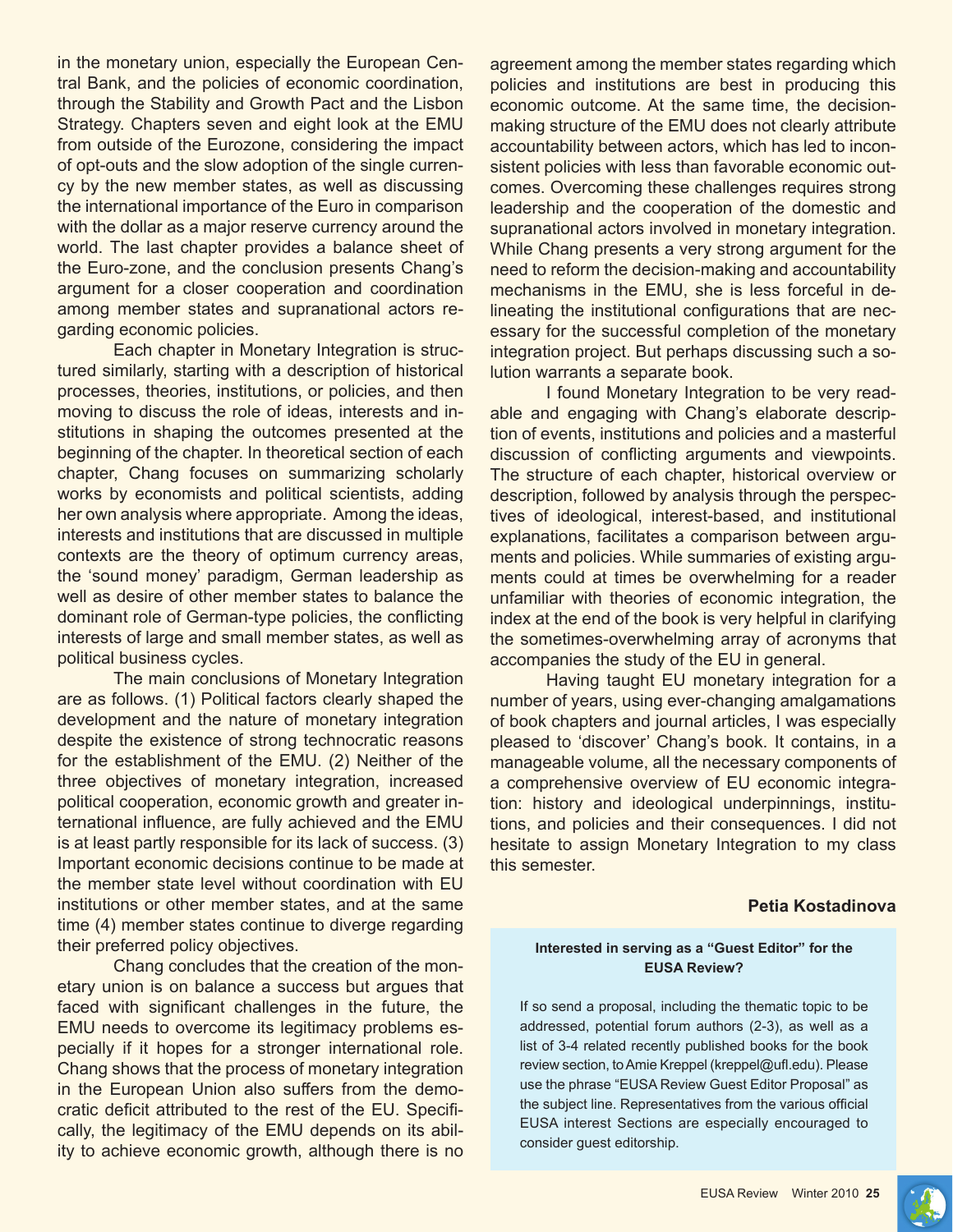# **EUSA Lifetime Membership**

#### *What is it?*

Simply put, it is a one-time dues payment to EUSA of US\$ 1500.

## *What does it include?*

The Lifetime Membership includes all regular membership benefits for life. Among those benefits currently are subscription to the quarterly EUSA Review, receipt of occasional EUSA monographs, discounted registration rates at the EUSA International Conference, subscription to our e-mail List Serve, and the opportunity to join EUSA interest sections.

#### *Are there any other benefits?*

By making a one-time membership payment, you not only avoid the task of renewing each year, but gain the twin advantages of securing lifetime membership at today's dollar values and avoiding future dues increases.

#### *Who should do this?*

Any person wishing to support the endeavors of the European Union Studies Association—the fostering of scholarship and inquiry on the European integration project. For U.S. taxpayers, an additional benefit is a receipt for a one-time \$500 charitable contribution to EUSA, tax-deductible to the extent allowed by law (reducing your tax liability for the year in which you become a Lifetime Member).

*How do I become a Lifetime Member?* Simply mail your check, in US\$ and made payable to "EUSA," to the European Union Studies Association, address given at right. (We can not accept lifetime membership payments by credit card.) We will send you a receipt and letter of acknowledgment.

The EUSA Review (ISSN 1535-7031) [formerly the ECSA Review] is published four times yearly by the European Union Studies Association, a membership association and non-profit organization (founded in 1988 as the European Community Studies Association) devoted to the exchange of information and ideas on the European Union. We welcome the submission of scholarly manuscripts. Subscription to the EUSA Review is a benefit of Association membership.

**EUSA Review** 

Editor: Amie Kreppel Book Reviews Editor: Amie Kreppel Managing Editor: Joseph Figliulo

**2009-2011 EUSA Executive Committee** Adrienne Héritier, Chair (European University Institute) Neil Fligstein, Vice-Chair (University of California, Berkeley) Craig Parsons, Secretary (University of Oregon) Berthold Rittberger, Treasurer (University of Mannheim) Erik Jones (Johns Hopkins University) R. Daniel Kelemen (Rutgers University) Amie Kreppel

#### (University of Florida)

Alberta Sbragia, ex officio member (University of Pittsburgh)

**Immediate Past Chair (2007-2009)** Liebet Hooghe (UNC Chapel Hill; Free University Amsterdam)

European Union Studies Association ® 415 Bellefield Hall University of Pittsburgh Pittsburgh, PA 15260 USA Web www.eustudies.org ® E-mail eusa@pitt.edu